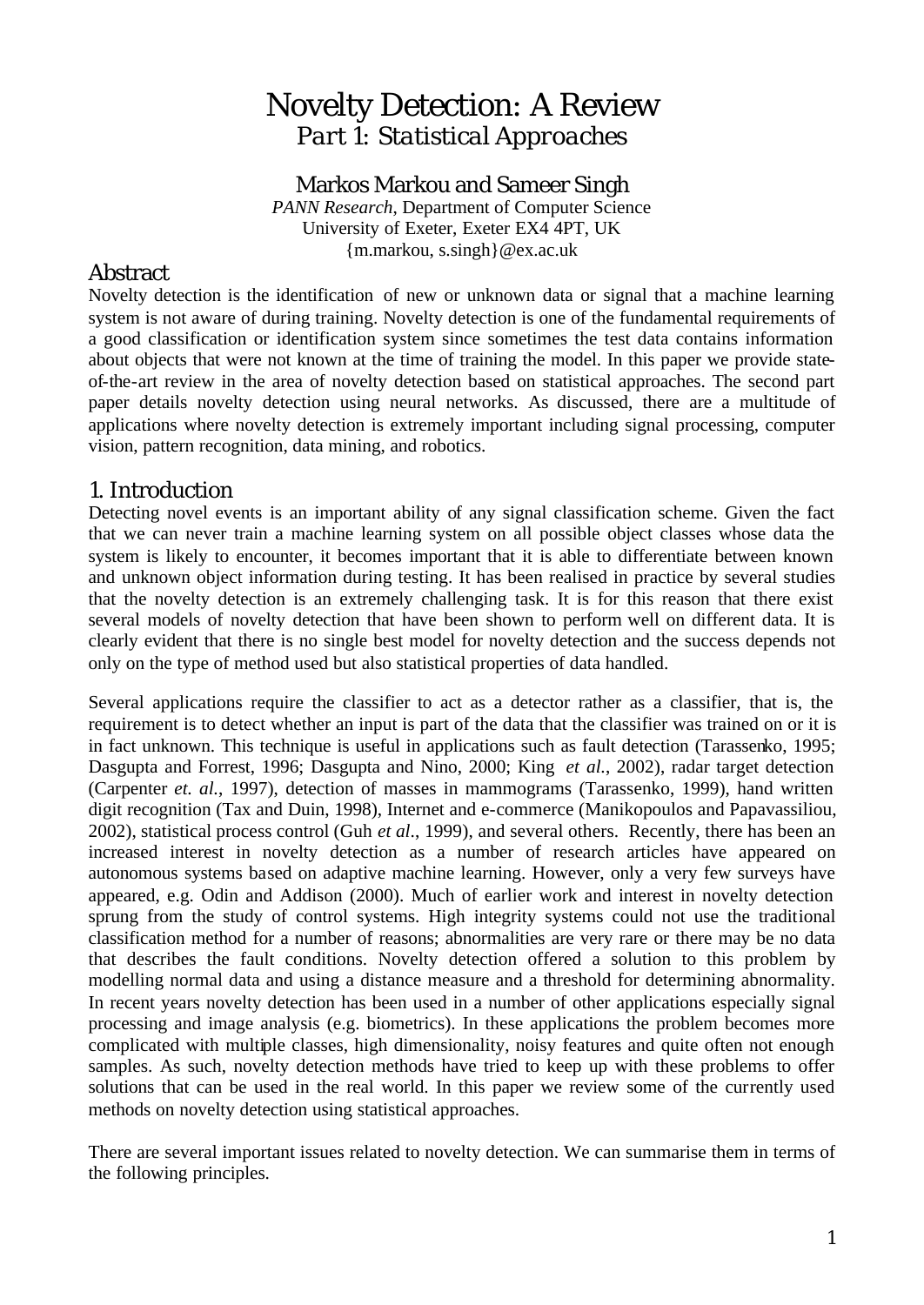- a) *Principle of robustness and trade-off:* A novelty detection method must be capable of robust performance on test data that maximises the exclusion of novel samples while minimising the exclusion of known samples. This trade-off should be, to a limited extent, predictable and under experimental control.
- b) *Principle of uniform data scaling:* In order to assist novelty detection, it should be possible that all test data and training data after normalisation lie within the same range (Singh and Markou, 2003).
- c) *Principle of parameter minimisation:* A novelty detection method should aim to minimise the number of parameters that are user set.
- d) *Principle of generalisation:* The system should be able to generalise without confusing generalised information as novel (Tax and Duin, 1998).
- e) *Principle of independence:* The novelty detection method should be independent of the number of features, and classes available and it should show reasonable performance in the context of imbalanced dataset, low number of samples, and noise.
- f) *Principle of adaptability:* A system that recognises novel samples during test should be able to use this information for retraining (Saunders and Gero, 2000).
- g) *Principle of computational complexity:* A number of novelty detection applications are online and therefore the computational complexity of a novelty detection mechanism should be as less as possible.

In this survey, we study a number of approaches to novelty detection and remark on how well these studies address the above principles. Each approach has a number of different methods and we detail of the important studies in these areas.

# 2. Statistical Approaches

Statistical approaches are mostly based on modelling data based on its statistical properties and using this information to estimate whether a test samples comes from the same distribution or not. The techniques used vary in terms of their complexity (Odin and Addison, 2000). The simplest approach can be based on constructing a density function for data of a known class, and then assuming that data is normal computing the probability of a test sample of belonging to that class. The probability estimate can be thresholded to signal novelty. Another simple model can simply find the distance of the sample from a class mean and threshold on the basis of how many standard deviations away the sample is (Manson *et al.*, 2000, 2001). The distance measure itself can be Mahalanobis or some other probabilistic distance (Webb, 1999). Manson *et al*. (2002) also discuss the choice of features based on their ability for novelty detection. In such a scheme a novelty index is used to rank features on their ability for detecting novelty. Another simple statistical scheme for outlier rejection is based on the use of box-plots (Laurikkala, 2000). The box plot is a well-known display of the five-number summary (lower extreme, lower quartile, median, upper quartile, upper extreme). Box plots are most suitable for exploring both symmetric and skewed quantitative univariate data, but they can also identify infrequent values from categorical data. The data (univariate) is sorted in ascending order and the outliers are ranked according to the frequencies of univariate outlier values. Samples with the highest frequencies are discarded. A predetermined percentage of the worst examples can be discarded. Knorr *et al*. (2000) suggest that an object *O* in a dataset *T* is a Distance-Based (DB) outlier if at least fraction *p* of the objects in *T* lie at a distance greater than *D* from *O*. More specifically, based on a standard multidimensional indexing structure, they execute a range search with radius *D* for each object *O*. Once there are at least *M* neighbours in the *D*-neighbourhood they stop the search and declare *O* a non-outlier otherwise *O* is rejected as an outlier. The technique is based in other words on a Nearest Neighbour scheme such as Hellman (1970) and Fumera *et. al.* (2000). The main contribution of this study is that the authors present a solution for fast indexing and search in large multidimensional databases. Several advanced statistical modelling techniques also exist for novelty detection. For example, one can use mixture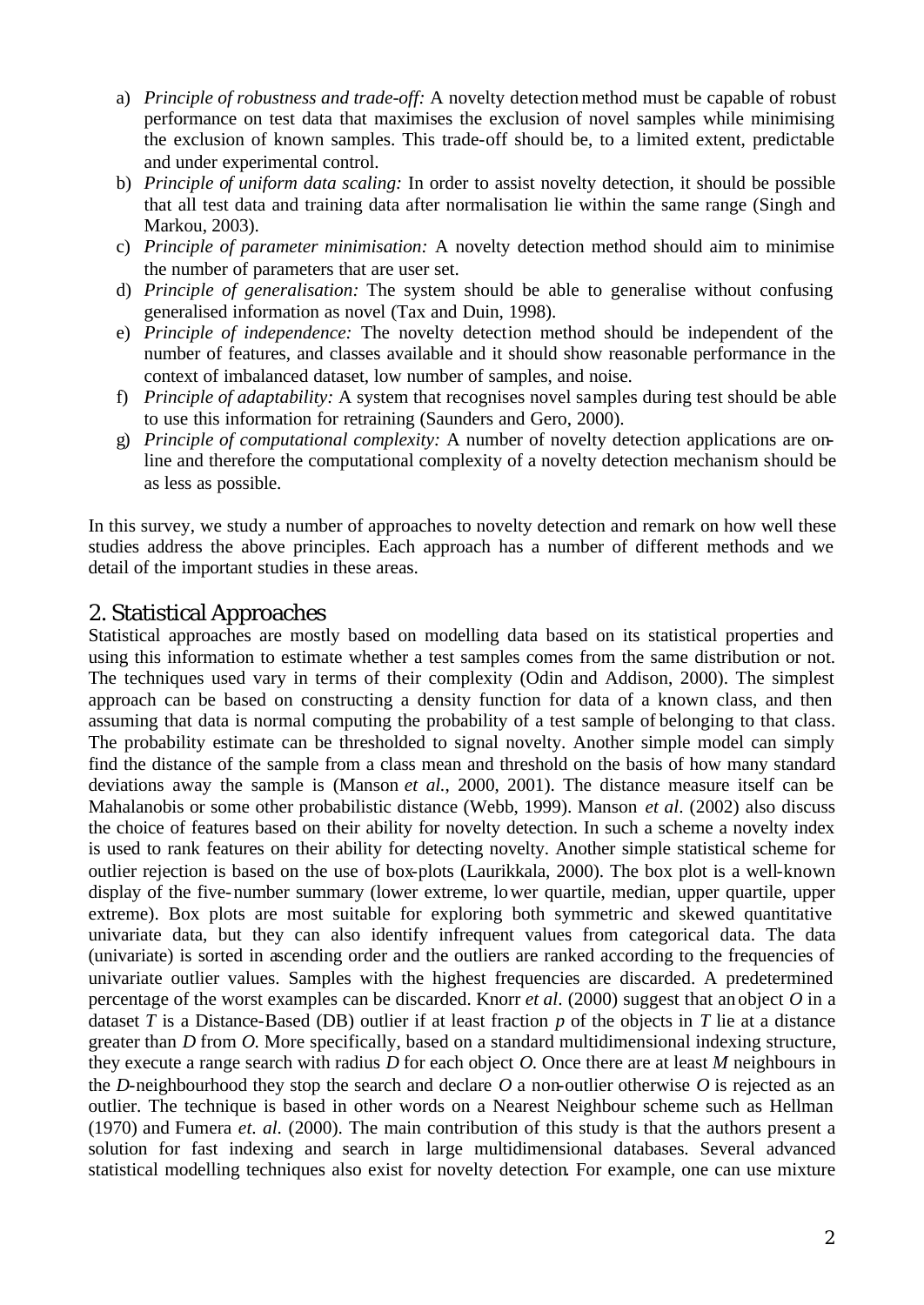models for modelling complex data distributions or using a hidden markov model for novelty detection as discussed later.

Two main approaches exist to the estimation of the probability density function, parametric and non-parametric methods (Desforges *et al.,* 1998). The parametric approach assumes that the data comes from a family of known distributions, such as the normal distribution and certain parameters are calculated to fit this distribution. However, in most real world situations the underlying distribution of the data is not known therefore such techniques have little practical importance. In non-parametric methods the overall form of the density function is derived from the data as well as the parameters of the model. As a result non-parametric methods give greater flexibility in general systems. One of the most intuitive and widely used non-parametric technique is histogram analysis. However, the shape of the density estimate can vary significantly, depending on the choice of the origin, which is often purely arbitrary. Things get even worse when the density estimation of multivariate data is required. A better way of estimating density functions is kernel methods. They are similar to histograms in that they are built up of a number of individual kernels centred on the sampled data points. A parameter *h* determines the width of the kernel and how smooth the estimation becomes. The kernel function is usually a symmetric probability density function, being non-negative over its domain and should integrate to unity over the defined range. The value of the density at some arbitrary value *x* is dependent on the distance between the observed data and the shape of the kernel. Clearly, the smoothing parameter *h* plays a central role on the estimation of the density. Choosing a global value *h* might result in a density function that does not adequately describe the data, particularly in regions of low data density (various techniques may be employed to locally adjust *h*).

Parametric methods for estimating the probability density function have sometimes limited use since they require extensive *a priori* knowledge of the problem. Non-parametric statistical approaches make no assumption on the form of data distribution and are therefore more flexible (though more computationally expensive). Density estimation in these cases can be performed using either nearest neighbour methods or Parzen window method. Once more, a probability estimate of the test sample belonging to the distribution can be obtained which can be thresholded. These approaches have limitations with regards to the choice of parameters (neighbours used, smoothing parameters), and difficulty in tackling noise in data. We discuss the parametric and non-parametric approaches in detail in sections 2.1 and 2.2 respectively.

# **2.1** *Parametric Approaches*

Parametric approaches make an assumption that data distributions are Gaussian in nature and they can be modelled statistically based on data means and covariance. A number of studies have theoretically investigated novelty detection for such data. Of particular importance is the trade-off between the recognition rate and the proportion of data rejected (Hansen *et al*., 1997). The error rate and the reject rate are commonly used to describe the performance level of a pattern recognition system. Because of uncertainty and noise inherent in any pattern recognition task, errors are generally unavoidable. The option to reject is introduced to safeguard against excessive misclassification. However, the trade-off between the errors and rejects is seldom one to one. Whenever the reject option is exercised, some outliers of known classes are also rejected. Chow(1970) studied the trade-off in detail to find an optimal threshold for rejection. It is obvious that a recognition rule is optimum if for a given error rate (error probability) it minimizes the reject rate (reject probability). The author showed that the optimum rule is to reject a pattern if the maximum of the *a posteriori* probabilities is less than some threshold. The error and reject trade-off were derived for the Bayes optimum recognition system with an option to reject.

Hansen *et al*. (1997) extended the work of Chow by introducing the role of classifier confidence in its decisions. Intuitively a rejection rule is based on the amount of confidence a classifier has on a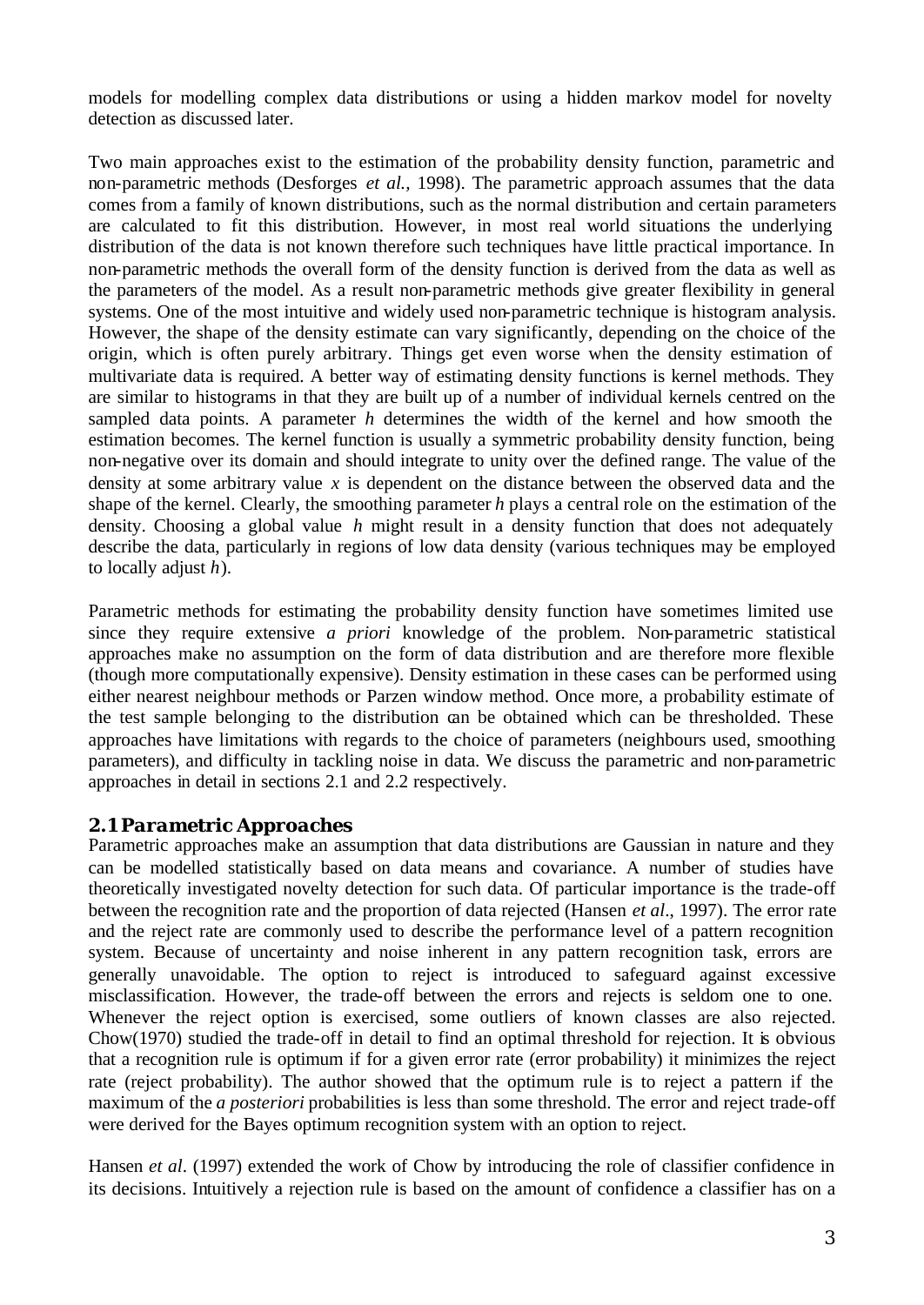given classification. The novelty rejection scheme used in this study was based on an ensemble of neural network classifiers employing a consensus scheme. The pattern is classified in the category with the majority of votes. If the number of votes the winning class receives is *g*, then a threshold is placed on *g/N* where *N* is the number of classifiers. If *g/N* is below the threshold then the pattern is rejected.

In most recognition tasks, the underlying probability distributions of the patterns are not completely known. Hence, the optimal threshold as given by Chow is no longer very useful. Fumera *et al*. (2000) tackle this problem. Their method provides an alterative, which works well even if the *a posteriori* probabilities are affected by errors. The authors suggest using multiple thresholds, one for each class. The threshold is placed on the maximum *a posteriori* probability just as in Chow(1970) but in this case each class has a different threshold. Their results using nearest neighbour and neural network classifiers show that the scheme outperforms the one based on parametric assumption.

Another improvement to Chow's original study was made by Foggia *et al.* (1999). In pattern recognition problems the idea of combining various experts with the aim of compensating the weakness of each single expert, has been widely investigated. The main problem is that the combination rule should be able to solve the conflicts i.e. when the experts disagree. In these cases the experts' final decision may be unreliable and it might be desirable to reject such patterns for more sophisticated processing. Foggia *et al.* extend the work of Cordella *et. al.*, (1995) and De Stefano *et. al.*, (2000) applying their technique to multi expert systems. The technique is also similar to that of Hansen (1997). In this paper, a reject option for the MES architecture is defined, which drops the assumption of knowing the exact values of *a posteriori* probabilities. The reject option is defined for an MES architecture with the Bayesian Combining (BC) rule. The BC rule estimates the *a posteriori* probability that the input sample belongs to each class and selects the class with the highest probability. A value between 0 and 1 can be calculated for these two reasons with values near 1 characterizing reliable classification and values near 0 indicating unreliable classifications. These two parameters can be combined in several ways and then thresholded for rejection. The threshold is computed by maximizing a function that measures the MES classification effectiveness in the considered application domain.

Some approaches have suggested the use of artificially generated anomalies that can improve the novelty detection performance of a system. Wei *et al*. (2001) suggest how artificial anomalies (novelties) can be injected into the training data to help the learner discover a boundary around the original data. To generate artificial anomalies close to the known data, a useful heuristic is to randomly change the value of one feature of an existing example while leaving the other features unaltered. Sparse regions are characterized by infrequent values of individual features. To amplify sparse regions, they proportionally create more artificial anomalies around them. The technique only works if the novel class (anomalies) do not overlap with the known classes. After the random anomalies are generated, a classification takes place and random anomalies that are misclassified as known are removed from the data. The process is repeated until a satisfactory size of stable random anomalies data is created. This system was tested on a network intrusion detection task. It was found that better performance is obtained if the training data is augmented with data of the anomalous classes. It was also found that the number of random anomalies generated is not critical for the system performance.

We now discuss some of the advanced methods of parametric statistical novelty detection including probabilistic/GMM approaches (section 2.1.1), Hidden Markov Models (section 2.1.2) and hypothesis testing (section 2.1.3). These approaches are more complex than the use of linear schemes of novelty detection (e.g. Elad *et al*., 2002) and they are primarily aimed at data density estimation using robust statistics.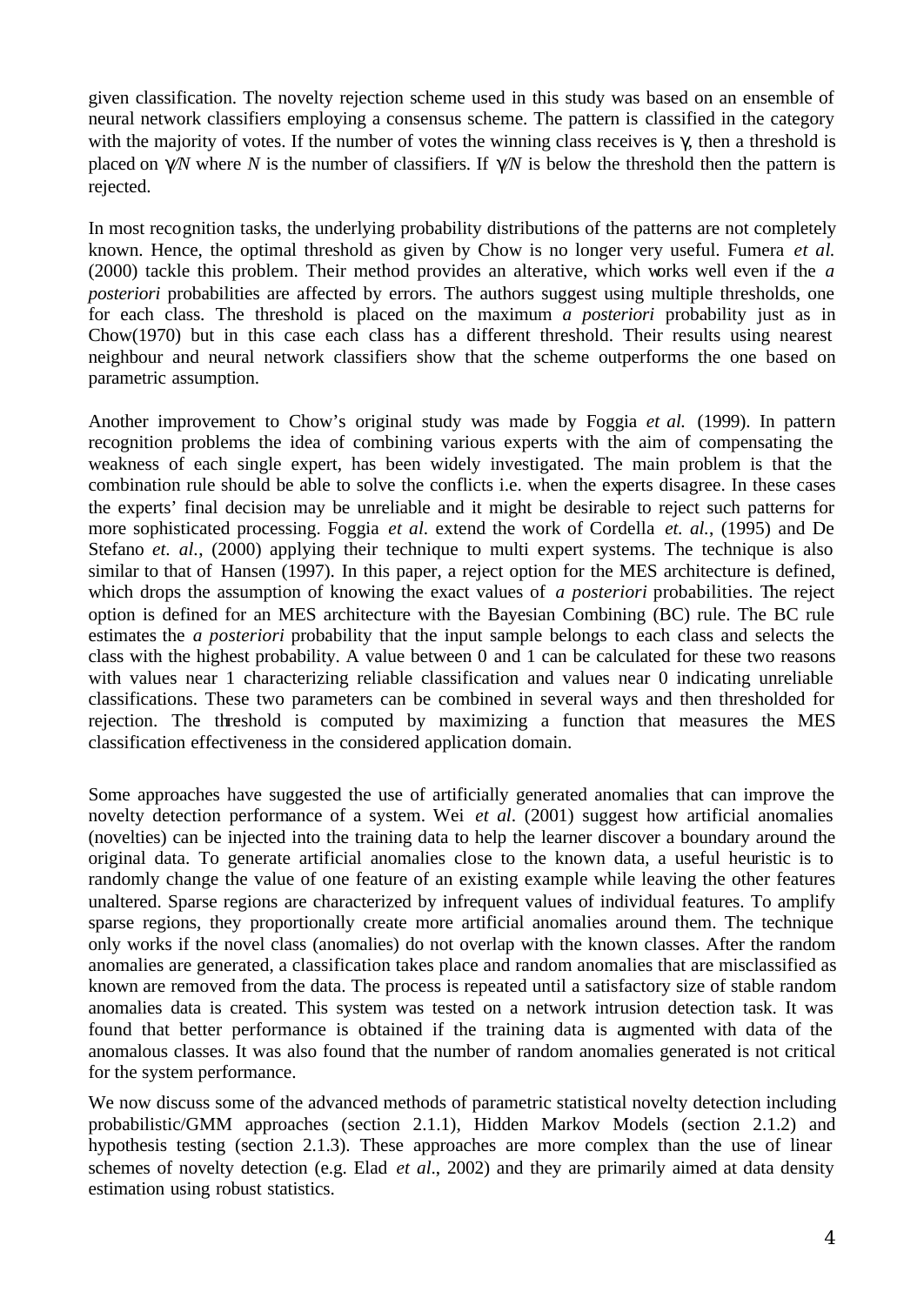#### **2.1.1** *Probabilistic/GMM Approaches*

Gaussian Mixture Modelling (GMM) models general distributions estimating the density using fewer kernels than the number of patterns in the training set (Odin and Addison, 2000). The parameters of the model are chosen by maximizing the log likelihood of the training data with respect to the model. This is done using optimisation algorithms such as Conjugate Gradients or reestimation techniques such as the EM algorithm. However, GMM suffer from the curse of dimensionality in the sense that if the dimensionality of the data is high, a very large number of samples are needed to train the model. A number of studies have used GMM for novelty detection as described below.

Roberts and Tarassenko (1994) developed a robust method for novelty detection, which aims to minimize the number of heuristically chosen thresholds in the novelty decision process. The novelty detection method used is similar to those of Barnett and Lewis (1994), Bishop (1994), Tarassenko (1995), Parra *et. al.* (1995), Tax and Duin (1998), Desforges *et. al.* (1998), Brotherton *et. al.* (1998, 2000), Tarassenko *et. al.* (1999), Yeung and Chow (2002), and others, based on the density function of the training data estimated with a GMM. The parameters of the GMM are estimated with the EM algorithm. The major contribution of this paper is that the algorithm decides to add a Gaussian unit based on some automatic criterion that determines the number of Gaussians. The growth decision is based on monitoring the smallest Mahalanobis distance between a training vector and each Gaussian within the network. The growth threshold is initially set to 0 and it is progressively increased. The algorithm ensures that every Gaussian has seen each sample in the training data at least once. The maximum growth threshold found by the algorithm is also used as the novelty threshold. If the maximum posterior probability of a test vector is below this threshold then it is rejected as a novelty. The technique was tested on a medical signal-processing task to detect epileptic seizures. A total of 195 Gaussian kernels were grown by the system exhibiting very high performance rates.

Tarassenko (1995) applies his novelty detection technique to the detection of masses in mammograms. Mammography is a well-suited problem for novelty detection as often the question is whether a mass exists in the mammogram or not, and examples of abnormal tissue are often scarce compared to examples of normal tissue. The idea is to build a model of normality of the training data using only normal examples and then compare the test patterns against this model. An assumption is made that the abnormalities are uniformly distributed outside the boundaries of normality. The description of normality is made using the unconditional probability density estimation of the training data. If a test vector falls in a region of input space with a density under a pre-determined threshold then the test vector is considered to be novel. This technique is very similar to Bishop (1994), except that it tackles regions in the training space with low density but with legitimate training objects. If such regions exist, setting a global novelty threshold will fail to reject all novel cases but will reject a lot of normal cases. The solution presented here is the implementation of a local novelty threshold that depends on the density of the data in that region of input space. The space is partitioned using the *k*-means algorithm to several parts according to their input space and the density function is calculated independently within each partition. The precise number of partitions is not critical. The authors considered two ways of density estimation, Gaussian mixture models and Parzen windows and found that Parzen windows work much better due to the unavailability of a large number of training samples. The technique was tested on 120 images from the MIAS database. In all of the 40 cases the mass-like structures were correctly identified as novel except in two cases. Unfortunately a large number of false positives were also discovered.

A similar approach is taken by Tarssenko *et al.* (1999) for jet engine fault detection. The input data is initially pre-processed and a simpler model of the distribution of the input space is chosen in a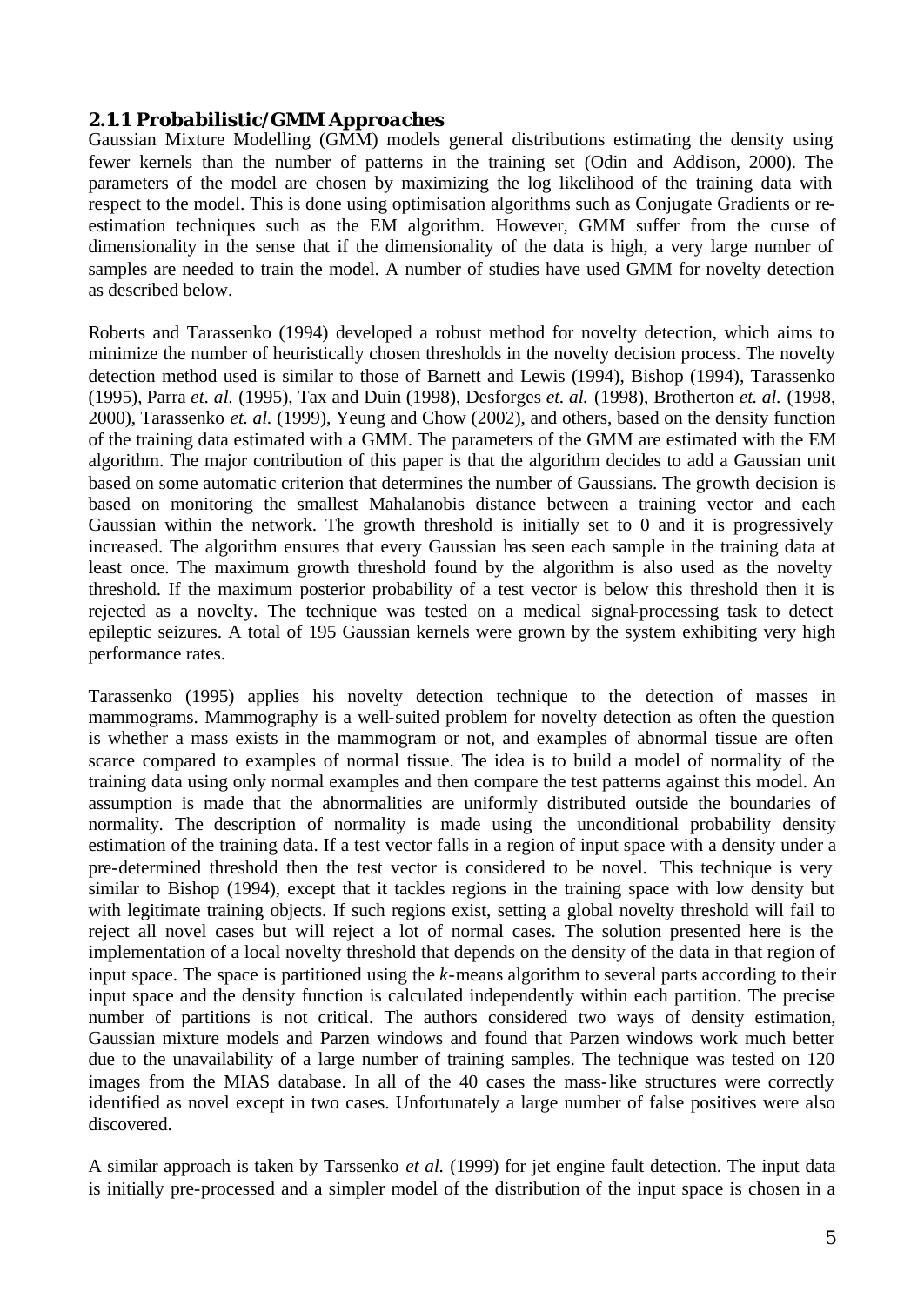transformed space. The transform is such that the Euclidean distance in the transformed space is equal to the Mahalanobis distance in the original space. The transformation is done using two different methods, component-wise normalisation and the whitening transform. The distribution of normal vectors in the transformed space is approximated by a small number of spherical clusters selected using the *k*-means clustering algorithm  $(k<5)$ . Each cluster radius is calculated as the average distance between the feature vectors belonging to the cluster and the cluster centre. The novelty test is based on thresholding the shortest normalised distance of the test vector to a cluster centre. The distance to the nearest cluster mean is normalised by the radius of the cluster in order to account for varying data densities in different regions of the input space. If the test vector is sufficiently far from all cluster centres then it is in a region of space with very few known training samples and hence it is deemed to be novel. The novelty threshold is set so as to accept all training samples. This method was tested on jet engine fault detection and compared with Parzen windows method used in previous study (Tarassenko *et. al.*, 1995). The method described slightly outperforms Parzen windows for the component-wise normalisation transformation.

Parra *et al.* (1995) present a new scheme of density estimation. Novelty detection is performed by finding the underlying density of the training data using this novel technique. A hyper-sphere is drawn to separate known regions from unknown regions. Novel objects should ideally fall outside this hyper-sphere. An appropriate threshold separates known from new test objects. The strength of this study is its density estimation technique that can be used with non-linear distributions or distributions for which no *a priori* information is available. The factorization of a joint probability distribution was formulated as a minimal mutual information criterion under the constraint of volume conservation. Volume conservation is implemented by symplectic maps. A Gaussian upper bound leads to a computationally efficient optimisation technique, which in turn facilitates density estimation. The method was tested for motor fault detection. The data was very high dimensional and a combination of linear PCA and symplectic maps was used to reduce the dimensionality. The novelty detection method then gave as good or slightly better results when compared to various other methods including MLP, RBF, nearest neighbour and others.

Nairac *et al.* (1997,1999) present a method for novelty detection based on a probabilistic framework applied to those tasks when only a limited amount of training data is available. It is important that the dimensionality of the data is kept relatively small because in order for a good probability model to be estimated, the number of inputs must be significantly larger than the number of dimensions. Because of the small number of samples in the training set, a GMM cannot be used. Instead, a normalising transformation is applied to the whole of the training data and a small number of spherical basis functions are then fitted to the transformed data. The authors have used two normalising methods; component-wise normalisation and a whitening transformation. The placement of the basis functions is done by a *k*-means algorithm with Euclidean distance in the transformed space. For novelty detection, the average distance between the data vectors and their corresponding basis function in the training data is computed. The novelty of a test vector is assessed by computing the shortest normalised distance to a kernel centre. This is a locally defined measure of novelty, since it is based on the distance of the nearest kernel and it is normalised by the average distance of the data within that kernel. A validation set is used to set the novelty threshold which is set as the most 'novel' point in the training set. The method was tested on a fault detection task in a jet engine. The component-wise normalisation gives much better results in recognising previously unseen normal engine data although the whitening transform is slightly better in recognising abnormal data. The authors also suggest using a Monte Carlo simulation to generate synthetic data to facilitate estimating the data density of the training data when not enough samples are present.

Tax and Duin (1998) describe three methods of rejecting outliers based on the data density distribution. Data objects in low probability areas are rejected using these methods (Barnett and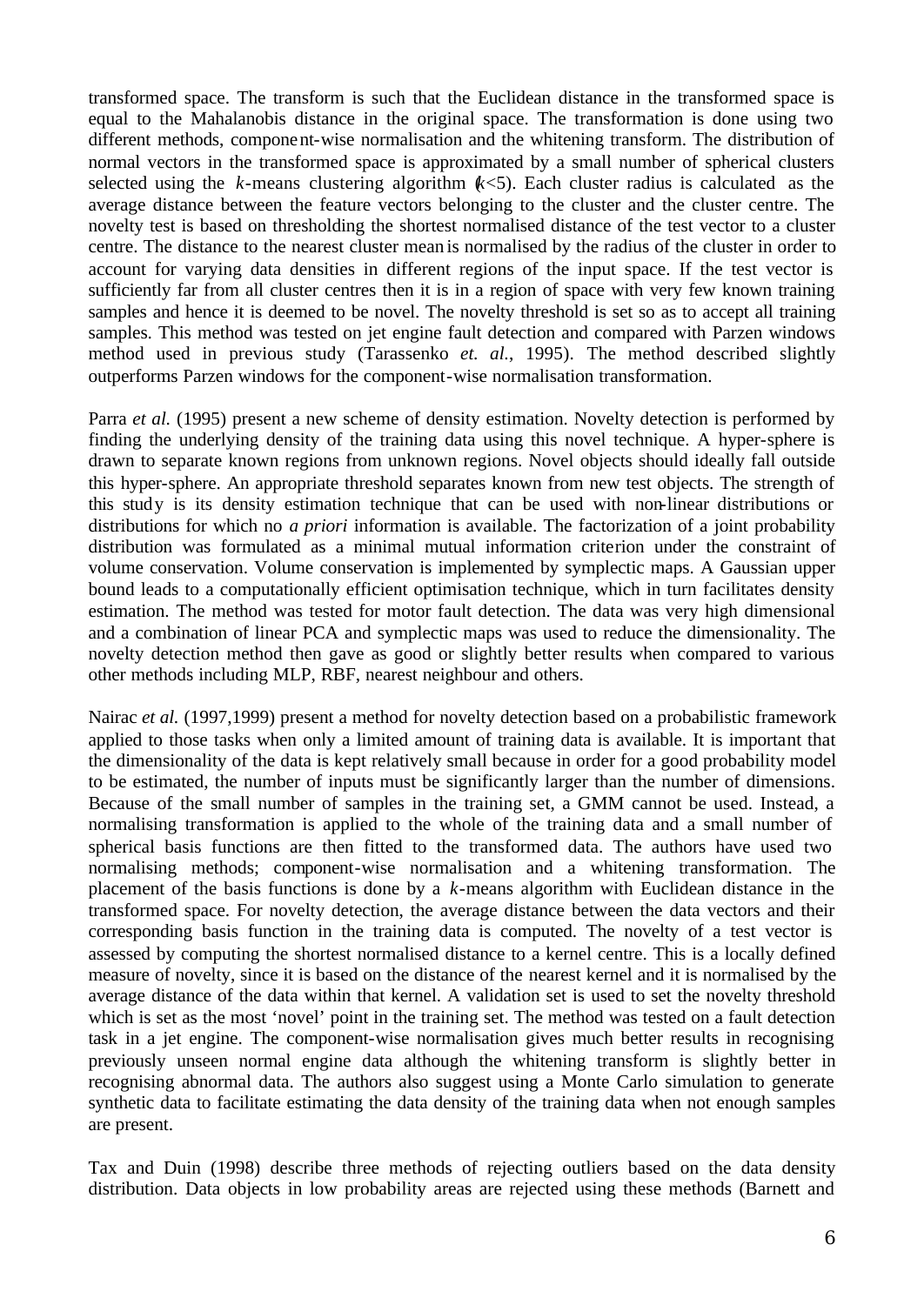Louis, 1978; Bishop, 1994; Tarassenko *et. al.*, 1995). The techniques are based on different methods of computing data density: mixtures of Gaussians, Parzen windows and a nearest neighbour-based estimator. These methods for novelty detection are then compared with a method based on classifier instability introduced in this study. Using the mixtures of Gaussians method and Parzen windows, the density distribution of the training data is found. When the difference between the new object and the mean of the training objects is larger than three standard deviations in the training distribution, the new object is rejected. With the nearest neighbour method, a slightly different approach is followed to find the probability density. The distance of the new object and its nearest neighbour in the training set is found and the distance of this nearest neighbour and its nearest neighbour in the training set is also found. The quotient between the first and the second distance is taken as indication of the novelty of the object. The new method of novelty detection introduced here is based on classifier instability. They use a linear classifier based on maximizing Fisher's criterion and extending the two-class classifier for multiple classes. They take bootstrap samples of the same size as the original training set and train several classifiers. The outputs of these classifiers differ. The variation in the outputs indicates the diversity between different training sets. A large variation indicates that the object is hard to classify. This variation is then thresholded. The results show that this new method only outperforms the distribution probability methods when only a small training set is available. In all other cases, and especially when there is an abundance of training data, Parzen windows method is the best. However, the drawback of using Parzen windows is that a large number of samples are required for a proper estimation and the width parameter  $\sigma$  needs to be user-set. For the Gaussian case, the problem is selecting the correct number of kernels required which is often intuitive. The system was tested on hand written digits with good success.

Roberts (1999, 2002) proposes Extreme Value Theory (EVT) for novelty detection that concerns abnormally low or high values in the tails of data distributions. As more data is observed, the value of this extreme data changes. Knowledge of such statistics is useful in such tasks as novelty detection, outlier removal or for rejecting classification or regression of patterns that lie away from the expected statistics of some training data set. A lot of work has been done previously in this area for datasets that are known to be pure i.e. datasets that contain patterns from only one class, e.g. (Bishop, 1994; Tarassenko, 1995; Parra *et. al.*, 1995; Tarassenko *et. al.*, 1999; Brotherton *et. al.*, 1998). These methods can be used in cases where data for the normal case is abundant and easily obtainable whereas examples for the abnormal case are rare and very expensive to obtain such as in medical and fault detection domains. However, these methods become very sensitive in those cases where the normal case contains very few examples of the abnormal class. These examples are not enough for classification but enough to influence the density distribution estimation of the normal class by fitting abnormal data thus making the detection of abnormal cases very problematic. EVT forms representations for the tails of distributions. Fisher and Tippett (1928) showed that if the distribution function over a data point is to be stable as the number of samples tends to infinity then it must weakly converge under a positive affine transform. The second key theorem of Fisher and Tippett states that if the distribution is a non-degenerate limit distribution for normalised maxima then it can take only one of three forms. The first of these forms is referred to as Gumbel distribution, and used by Roberts (1999, 2002). His research is ultimately concerned with samples drawn from a distribution whose maxima distribution converges to the Gumbel form. This distribution gives a probability of observing some extreme value and the parameters can be determined using a Monte-Carlo simulation. A Gaussian Mixture Model (GMM) is used to estimate the distribution of the data, hence the EVT probability can be used directly as the EVT distribution is derived from the same range of data that the GMM is fitted on. However, only the component closest to the data point concerned (in the Mahalanobis sense) is used to calculate the EVT probability as this dominates the EVT statistics. The EM algorithm is used to estimate the parameters of the GMM using the minimum length coding to penalize models with higher complexity. The technique was tested on a tremor and an epilepsy dataset with the objective of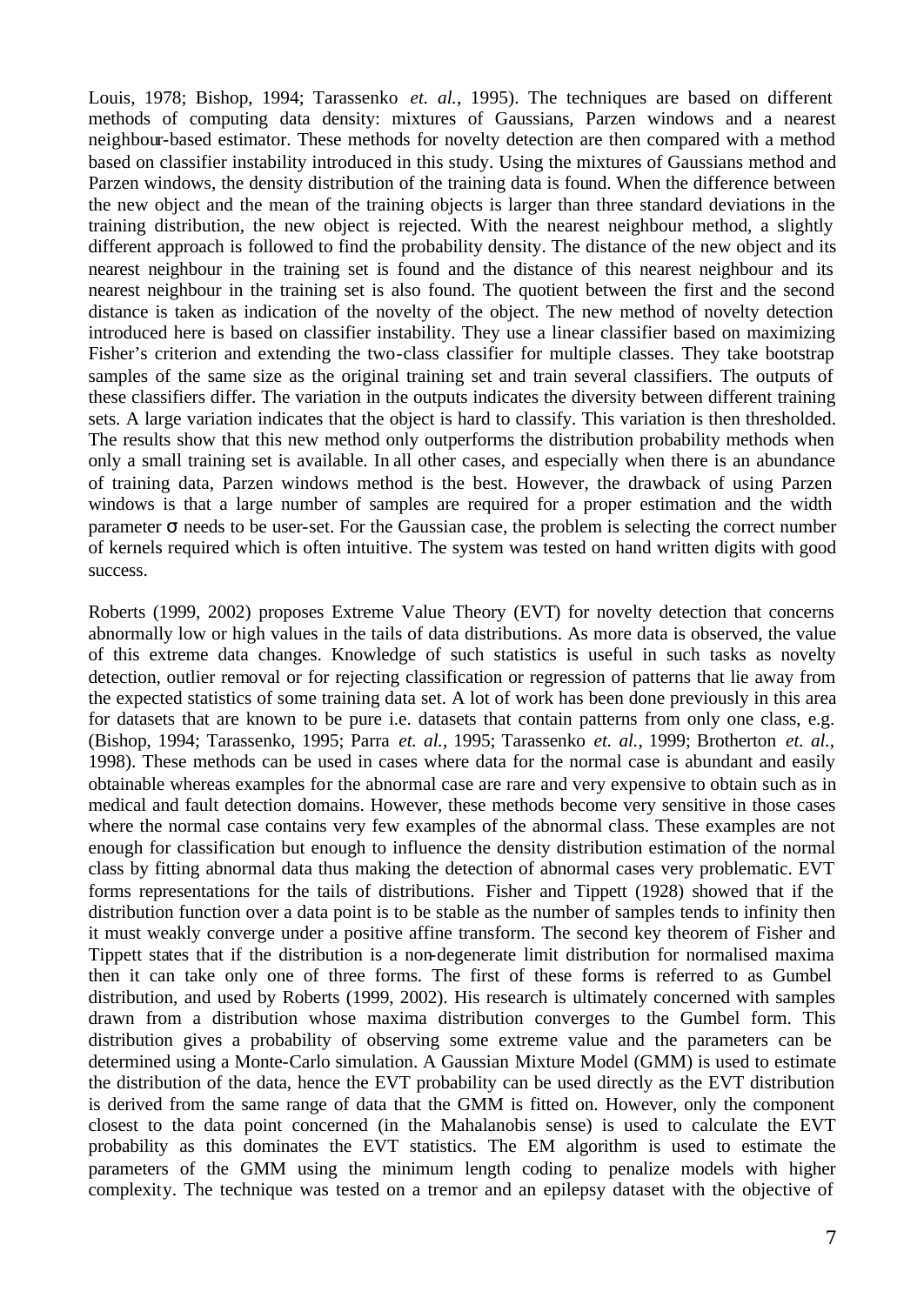discriminating between normal and abnormal behaviour as well as on a noise removal task in an image (salt and pepper noise). The technique exhibited very good performance on all three tasks without the need of setting novelty thresholds that plague other techniques based on statistical novelty detection.

Yamanishi *et al.* (2000) present SmartSifter (SS), an outlier detection system from the viewpoint of statistical learning theory, which works in data mining to detect fraud, network intrusion, network monitoring etc.. The work is focused on outlier detection based on unsupervised learning of the information source. Every time a datum is input, it is required to evaluate how large the datum has deviated compared to a normal pattern. SS uses a probabilistic model as representation of an underlying mechanism for data generation. The probability density over the domain of categorical variables is found using a histogram and a finite mixture model is employed for each histogram cell to represent the probability density over the domain of continues variables. Every time a datum is input, an on-line learning algorithm is employed to update the model. The authors have developed the Sequentially Discounting Laplace Estimation for learning the histogram density over the categorical domain and the Sequentially Discounting Expectation and Maximising for learning the finite mixture for the continues domain. SS gives a score to each datum on the basis of the learned model indicating how much the model has changed after learning. A high score means that the datum is an outlier. According to the authors, the novel features of SS include the fact that SS is adaptive to non-stationary data. This is useful in the cases when drifting sources of time-series data are tackled. Added to that, a score calculated by SS has a clear statistical and information theoretic meaning. While in other works heuristics such as cost or distances such as Mahalanobis etc. are used to describe outliers, SS defines a score for a datum based on how much the model has shifted after learning it. Finally, SS is computationally inexpensive and it can deal with both categorical and continues variables. The system was successfully tested on the network intrusion database, KDD Cup, 1999.

Spence *et al.* (2001) independently developed a class of models for probability distributions of images called Hierarchical Image Probability (HIP) models. HIP constructs a tree-structured graph of the dependencies between hidden variables at different scales, and uses mixtures of multivariate Gaussians to model the local distributions of vectors of features. The hidden variables are similar to Markov Random Fields (MRF). The method is applied to mammographic images to reject those that contain cancerous regions given a set of normal images as training data. Due to the tree structure, the belief network for the hidden variables is relatively straightforward to train with an EM algorithm. The expectation step can be performed directly. The expectation is weighted by the probability of a label or a parent-child pair of labels given the image. Once the expectations are computed, the normal distribution makes the *M* step tractable. Detecting novel examples can be useful in a CAD system for generating confidence measures on the CAD output and identifying data that could be useful for future training of the model. The HIP model's generative structure enables novel examples to be identified by thresholding the log-likelihood of the models. The system was tested on mammography images but no extensive results are shown nor a comparison is made with competing systems. In addition, the authors do not explain how the novelty threshold is selected or how critical it is to the system performance.

Almost all statistical approaches dealing with novelty detection are based on modelling the density of the training data and rejecting test patterns that fall in regions of low density. However, in order for such techniques to work the training data itself needs to be either free of outliers or the outliers to be known. The most common data descriptor is the Gaussian Mixture Model (GMM). Lauer (2001) detail a method that works when the training data is corrupted with an unknown number of outliers. This approach is more robust against outliers so it can tolerate a small number of them in the training data. To calibrate the algorithm, classified validation patterns are needed or a rough estimate of the proportion of outliers in the training data. They start with the presumption that the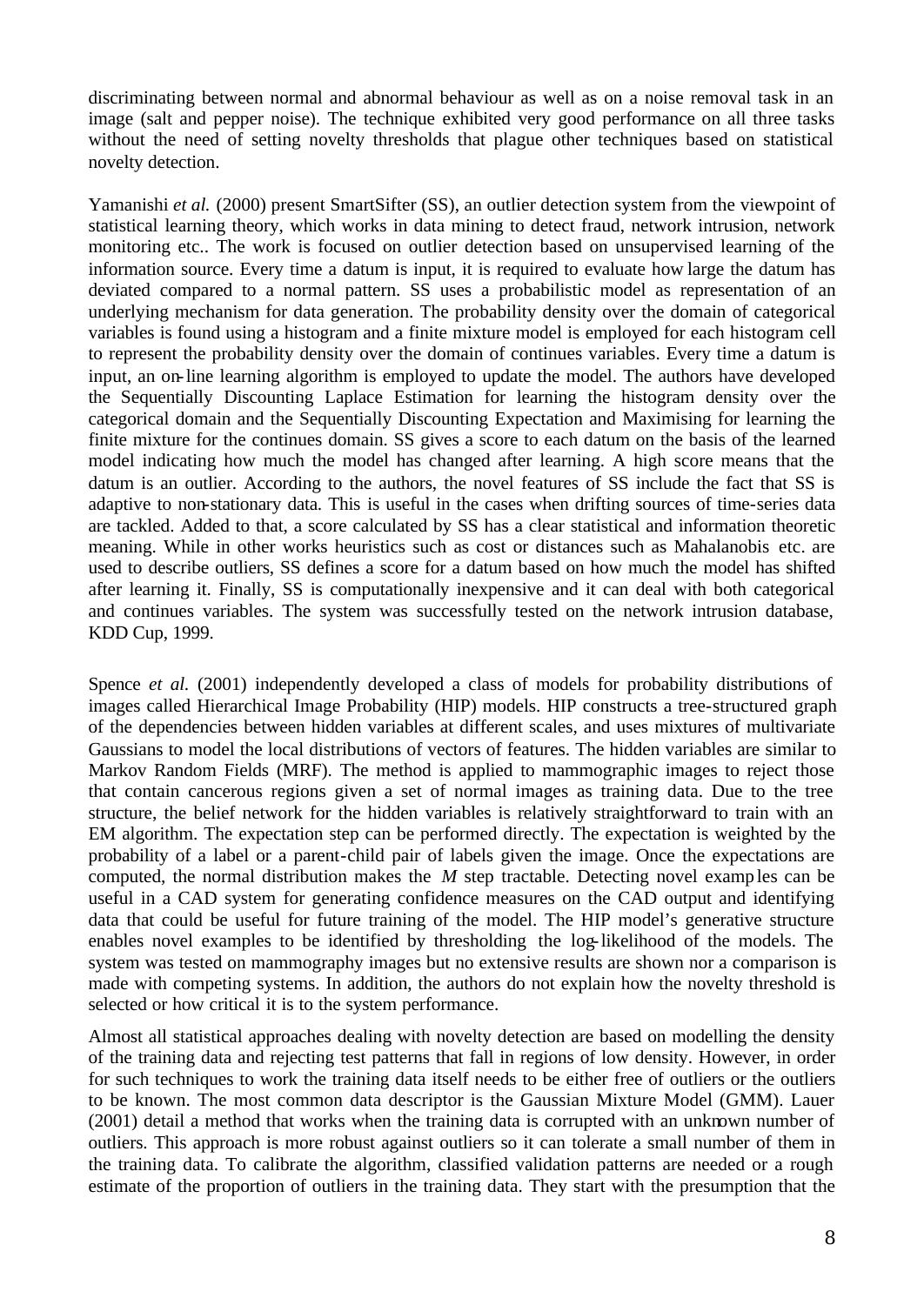training data contains a small number of outliers. They model the pattern distribution as the composition of a big percentage of normal patterns and a small proportion of corrupted patterns. If  $\lambda$  is the proportion of anomalous patterns,  $P_N$  is the distribution of normal patterns and  $P_O$  is the distribution of anomalous patterns then the distribution of the whole training set is given as:  $P(x) = (1 - I)P_N(x) + IP_O(x)$ . The value  $\lambda$  can be interpreted as the prior probability for outlying patterns and the modelling is called the "mixture alternative". The learning task can now be decomposed into three steps: (a) Estimate  $P(x)$  from the given training data; (b) Decompose  $P(x)$ into  $P_N(x)$  and  $P_Q(x)$ , and (c) Decide whether *x* is an outlier given the probabilities  $P_N(x)$ , *P<sub>O</sub>*(*x*) and the prior  $\lambda$ . The second step is very difficult since there is no knowledge of anomalous patterns or their number. In addition, the distribution  $P<sub>O</sub>(x)$  cannot be estimated reliably due to the small number of outliers in the training data. Therefore, the second step cannot be performed directly, and instead, an assumption on the distribution  $P_Q(x)$  is made and the proportion  $\lambda$ , and  $P_N(x)$  is estimated on the basis of that. The estimation of  $P_N(x)$  is equivalent to the determination of the distribution's parameters. The usage of GMM is considered here and the EM algorithm is employed to estimate the parameters. The approach is run with different values of  $\lambda$ . The parameter  $\lambda$  can be optimised to resample the expected proportion of outliers. In this respect,  $\lambda$  is interpreted as a parameter of the algorithm that controls the sensitivity against anomalous patterns. The system was tested on artificial datasets of various complexities and a real database of medical data with patients carrying rare diseases. The results were compared with the traditional approach to novelty detection using data densities but without providing for outliers in the training set. This approach outperforms the traditional approach.

Hickinbotham and Austin (2000) describe a novelty detection method based on Gaussian Mixture Models (GMM) for sensor fault detection. The structural health of airframes is often monitored by analysing the frequency of occurrence matrix (FOOM) produced after each flight. Unfortunately, these FOOMs also get corrupted through time and corrupted FOOMs need to be filtered out. There are two classes of sensor fault. The first is a random addition of counts and the second is a shift in the response of a sensor to the load it monitors. Noise distortion is independent of the nature of the flight. They search for noise using the mean and variance of each cell in the FOOMs. By setting a threshold it is possible to count the number of cells whose value was "unlikely" using the Gaussian measure of probability. A suitable threshold can be set experimentally. For the second problem it is necessary to reduce the dimensionality of the input data. The authors used the eigenface algorithm to achieve this reduction. After the dimensionality of the training data is reduced, the authors model the distribution of FOOM data using a Gaussian basis function neural network. The EM algorithm is used to estimate the parameters of the GMM. The GMM provides a probability density function which forms the basis of the novelty measure *N*. It is useful to scale *N* so that its value lies between 0 and 1. A threshold is placed on *N* reject patterns with low probability belonging to the mixture model. The experimental results showed good performance rejecting faulty FOOMs but a large number of healthy FOOMs were also rejected. The authors state that this is probably due to the high variability of strain events between flights. It is therefore anticipated that the addition of more data will correct this problem.

Novelty detection in textual data based applications has also generated considerable interested in the past (Baker, 1999). Topic Detection and Tracking (TDT), or novelty detection, is a variant of the traditional classification problem to allow the classification of new classes. In TDT new topics emerge often which means that the classifier has to expand its setoff classes continuously. The authors cluster the unlabelled documents using a multinomial naïve Bayes classifier estimating the parameters using the EM algorithm. The estimated probabilities are used to classify the unlabelled documents to one of the known classes or a novel class. In a novelty detection task, the parameter estimation of newly identified classes is unreliable due to a complete lack of data. The authors propose an agglomeration of the classes into hierarchy, with each node formed recursively by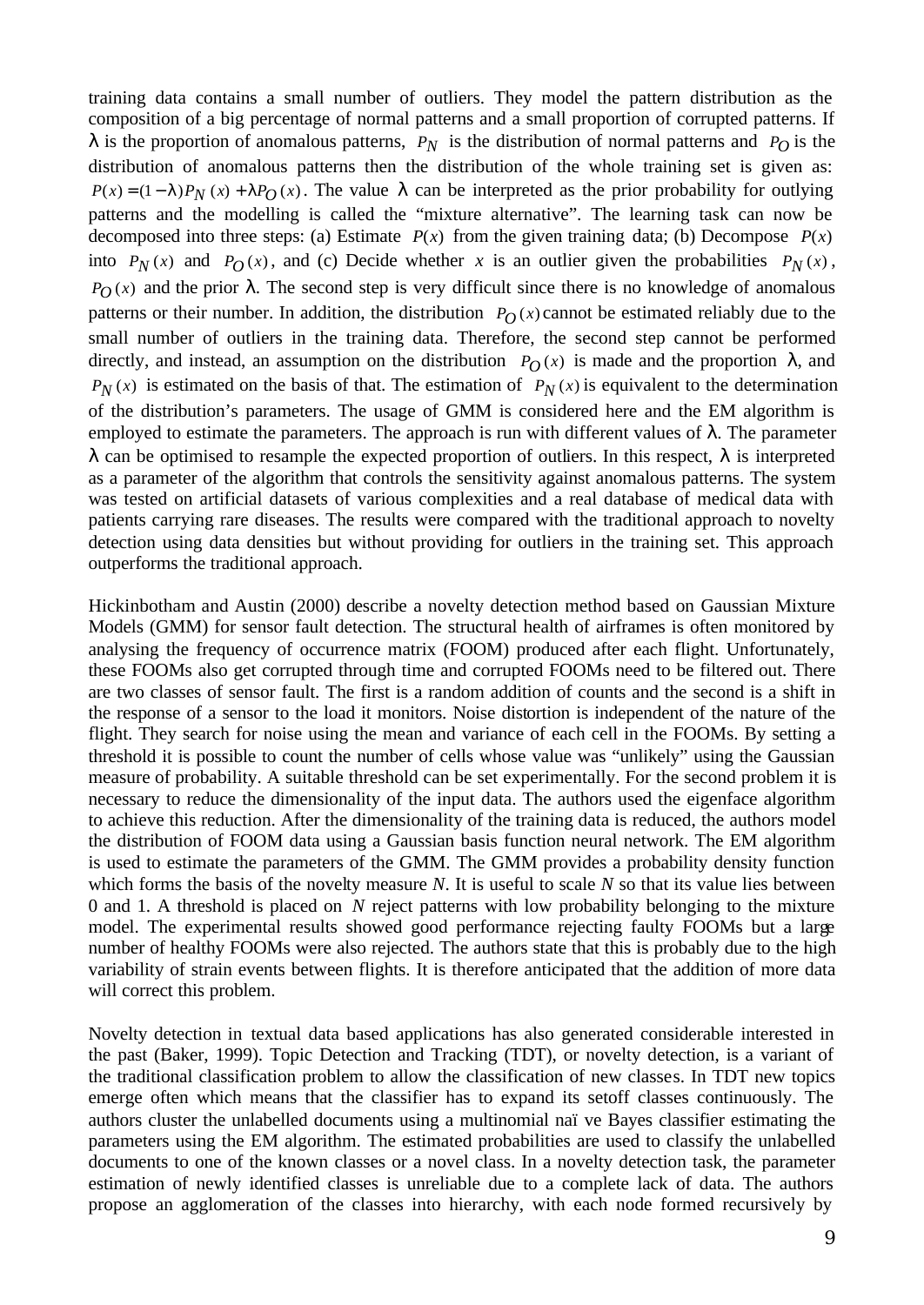pooling the data by its children. Then they use shrinkage to improve these estimates. Shrinkage linearly interpolates the parameter estimates of each leaf in the hierarchy with the parameter estimates of the leaf's ancestors. As an alternative to the EM algorithm, the authors use Deterministic Annealing (DA) for clustering. DA is based on probabilistic and informationtheoretic principles that can be used to build a hierarchy and avoids many poor locally optimal solutions that can trap the EM algorithm. By constraining the entropy, they implicitly smooth the surface on which EM is hill climbing, thus reducing the number of local optima in which EM might get trapped. To build the hierarchy, the algorithm starts with infinite temperature so that no matter how many classes EM might assume, all parameter estimates converge to the same value. Thus, there is effectively only one class and it becomes the root of the hierarchy. As the temperature is lowered, the system undergoes phase transitions at which the effective number of clusters grows by splitting one node in the hierarchy into two children. The approach is extended to on-line novelty detection by assuming a hierarchy obtained either by existing data or *a priori* knowledge and determining for each subsequent document whether it is the first to report on a given topic or not. If the document is most likely in one of the new nodes then the document is labelled as new. Similarly, Hansen et al. (2000) discuss the role of Gaussian Mixture Modelling for textual data and novelty detection. The main purpose of this study is to demonstrate how well known techniques for signal/data analysis can also be used for textual information.

#### 2.1.2 *Hidden Markov Models (HMM)*

HMMs are stochastic models for sequential data (Duda *et al.*, 2001). A given HMM contains a finite number of unobservable (hidden) states. State transitions are governed by a stochastic process to form Markov chains. At each state, some state-dependent events can be observed. The emission probabilities of these observable events are determined by a probability distribution, one for each state. To estimate the parameters of an HMM for modelling normal system behaviour, sequences of normal events collected from normal system operation are used as training data. An expectationmaximization (EM) algorithm is used to estimate the parameters. Once an HMM has been trained, when confronted with test data, probability measures can be thresholded for novelty detection.

Yeung *et al.* (2002) describe the use of HMMs for novelty detection for the application of intrusion detection based on profiling system call sequences and shell command sequences (computer security). They present two main approaches. The first one is based on Hidden Markov Models (HMM). Given a trained HMM, the sample likelihood of an observed sequence with respect to the model can be computed with the forward or backward algorithm. A threshold on the probability can discriminate between normal and abnormal behaviour. The second technique used is even simpler. The probability distribution of normal system behaviour observed over some time is modelled. A simple occurrence frequency distribution is used for this purpose. The behaviour of the system being monitored is modelled in the same way. An information-theoretic measure known as crossentropy is used to measure how dissimilar the two distributions are. A threshold can determine whether the observed behaviour is abnormal. A validation set is used to determine the threshold. In the case of HMM, the threshold was chosen to be the minimum likelihood among all training sequences. For the second model, a cross-entropy value was computed between the entire training set and each trace in the training set. The threshold was chosen to be the maximum cross-entropy. The information-theoretic technique outperformed the HMM approach in all experiments. However, the HMM model is better suited for intrusion detection based on system calls.

# **2.1.3** *Hypothesis testing*

A simple statistical technique for novelty detection can be based on determining whether the test sample(s) comes from the same distribution as training data or not. Ruotolo and Surace (1997) use this approach using a *t*-test to find damaged beams. The approach described here starts by taking  $n_l$ measurements of the first  $n_f$  natural vibration frequencies of the structure at the virgin stage i.e. as soon as the structure is built. After that, they periodically take *n2* measurements of the same natural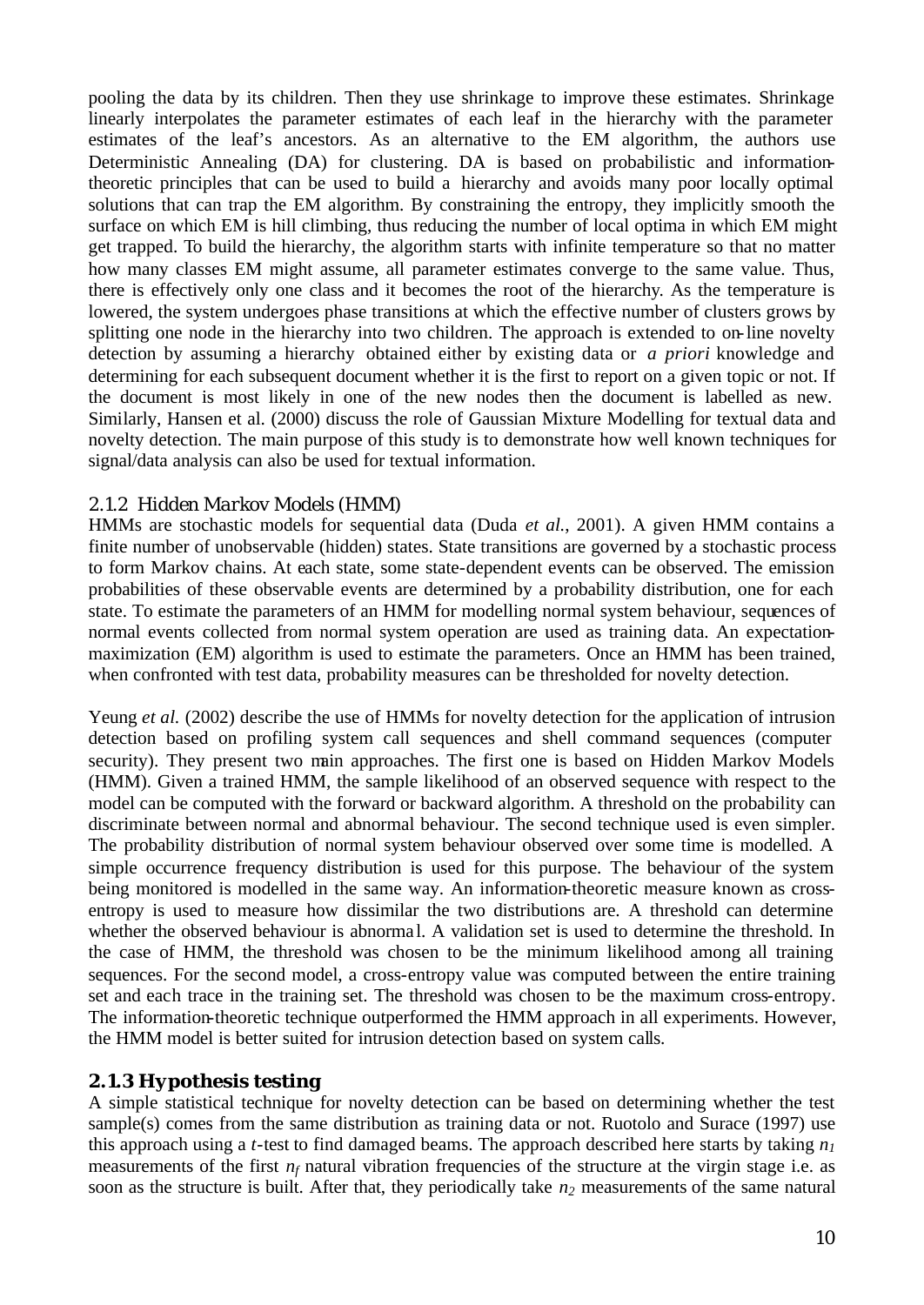frequencies and use a *t*-test to compare  $n_1$  and  $n_2$ . If the test shows significant difference between the two sets of measurements then damage is present. The approach was tested on a case study involving a continuous beam. The experimental data of the undamaged and damaged beam was obtained running a finite element program where the cracks are simulated. The test was performed at 0.05 and 0.01 significance levels and showed promising results.

### **2.2** *Non-parametric approaches*

Non-parametric approaches do not make any assumption on the statistical properties of data. Here we consider three approaches namely, nearest neighbour based density estimation, Parzen density estimation and string matching approaches.

#### 2.2.1 *k*NN *based approaches*

The *k*-nearest neighbour algorithm is another technique for estimating the density function of data (Odin and Addison, 2000). This technique overcomes some of the problems of Parzen window in that it does not require a smoothing parameter. Instead, the width parameter is set as a result of the position of the data point in relation to other data points by considering the *k*-nearest patterns in the training data to the test pattern. The problem with this technique is that for large sized datasets, a large number of computations have to be performed. For novelty detection the distribution of normal vectors is described by a small number of spherical clusters placed by the *k*-nearest neighbour technique. Novelty is assessed by measuring the normalised distance of a test sample from the cluster centres. A number of studies have used such an approach to novelty detection as detailed below.

Hellman (1970) used the Nearest Neighbour (NN) classifier for rejecting patterns with higher risk of being misclassified. This was in the same spirit as Chow (1970) who used a threshold on the *a posteriori* probabilities of a Bayes optimum recognition system rejecting patterns with low probability. Chow however assumed that for a given data, *a priori* probabilities and conditional probability density are known. In most practical applications however these statistics are unknown and have to be inferred from a set of labelled examples. The advantage of this approach is that it makes no assumptions concerning these underlying statistics. Moreover, Cover and Hart (1967) have shown that as the number of training samples tends to infinity the nearest neighbour risk is no greater than twice the Bayes risk, regardless of the underlying statistics. Hellman explained that using the single NN there is not enough information to reject on some samples and not on others. More information is necessary and it is given by considering two NNs. If both come from the same class then the pattern is classified otherwise it is rejected. Hellman showed that going from the single NN to the new rule, the increase in reject rate is twice the decrease in probability of error. Thus, if errors are at least twice as costly as rejects, the new rule always has lower total cost than the single NN rule. This rule can be extended to examine *k* NNs and classify only when all the neighbours agree. This approach is very conservative and hence the author proposed an alternative: examine the *k* NNs and if all neighbours agree classify the test pattern otherwise reject it. It has to be said here that the author does not claim this to be a novelty detection approach, but merely a method for rejecting patterns with high misclassification risk. It can however work for novelty detection if the novel classes induce high confusion in the classifier; otherwise the novel classes will be erroneously classified to one of the training classes.

Guttormsson *et al.* (1999) present a novelty detection method applied to rotor fault detection. The training data is first subjected to simple outlier removal to ensure pureness. Any pattern that lies more than three standard deviations from the average is removed from the set. For novelty detection, a surface is imposed around the set of healthy signals. If a new signal falls outside this surface it is deemed to be novel. Surfaces that can be placed around the healthy points include a spherical boundary, an elliptical boundary, a rectangular boundary formed by the extrema of the data, or min-max surface and nearest neighbour boundaries. In the first two methods, a new pattern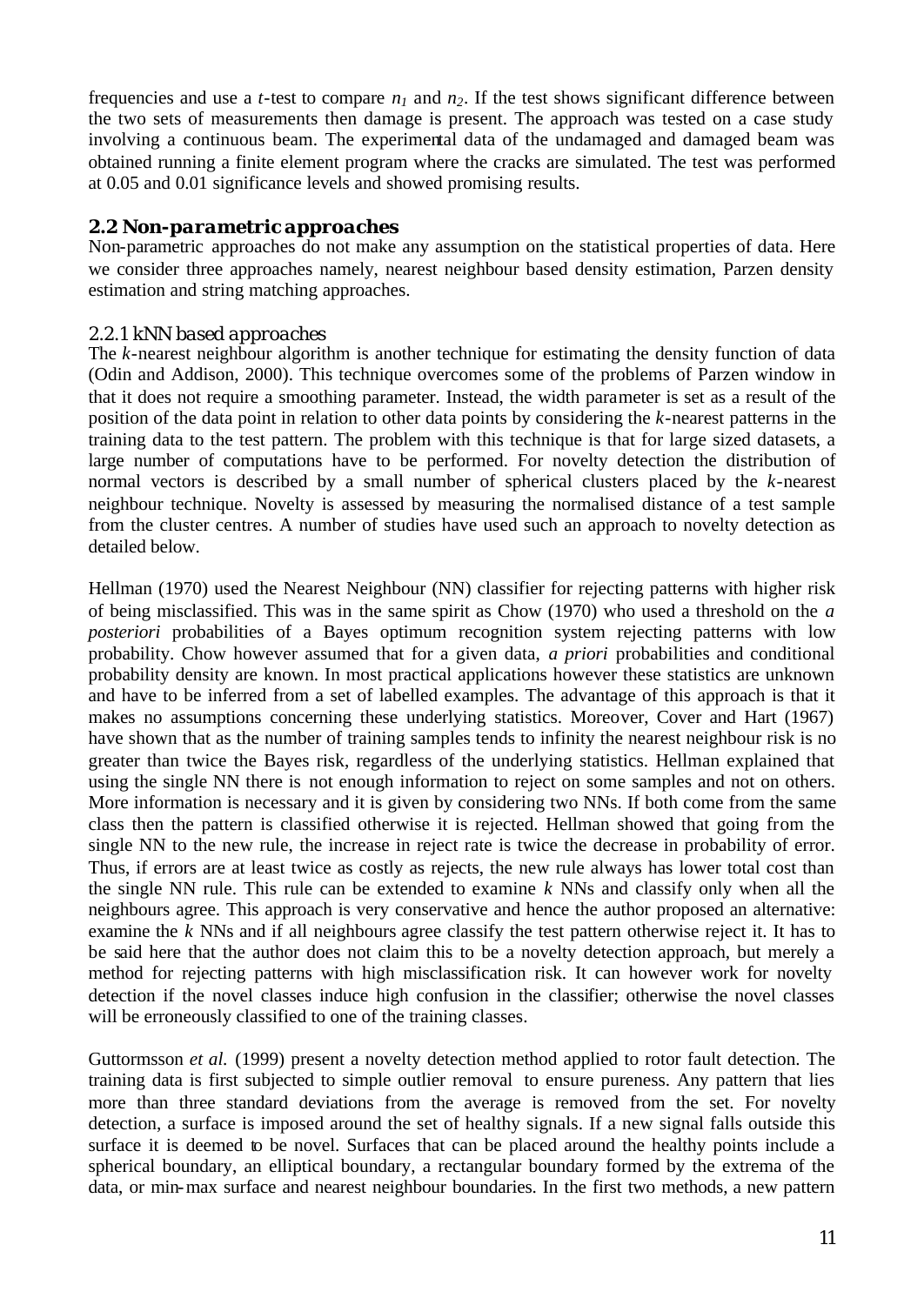is compared to the centre of either the hyper-sphere using the Euclidean distance or the ellipse using the Mahalanobis distance. For the min-max technique, the smallest possible box containing all the healthy data is used. The dimensions of the box are determined by the minima and maxima of the signature signals. The nearest neighbour novelty detector allows for more general data topology. Here, minimum Euclidean distances are found between each point and its closest neighbour. The distance proportional to the maximum of these distances is then used as a decision parameter. Every incoming point is compared to every point in the healthy set. If the new point is at a greater distance from each of the healthy points than the decision parameter then a novelty is declared. The radius of the hyper-sphere and the ellipse controls the trade-off between novelty detection and false alarms. Similarly the ball drawn around each training point in the nearest neighbour method and the minmax parameters in the hyper-box methods increase the method's sensitivity to novelty. The experimental results showed that the elliptical surface is the most suitable for novelty detection.

A number of techniques model the density of the training data and use it for novelty detection, e.g. (Barnett and Louis, 1978; Bishop, 1994; Tarassenko, 1995; Parra *et. al.*, 1995; Tax and Duin, 1998; Desforges *et. al.*, 1998; Brotherton *et. al.*, 1998; Tarassenko *et. al.*, 1999; Yeung and Chow, 2002). This requires a large number of samples to overcome the curse of dimensionality. In fact most other novelty detection techniques require a large amount of data to form the 'normal' class especially in high dimensions. The simplest model when just a little amount of data is available is the unimodal normal distribution. Tax and Duin (2000) suggest modelling the probability density of the data with a unimodal normal distribution and threshold the probability density accepting 95% of the data placing a threshold on the Mahalanobis distance. Instead of modelling the complete probability density, an indication can be obtained by comparing distances. This method is based on the local density of the test object and the nearest neighbour in the training set. The distance between the test pattern and its nearest neighbour in the training data is found along with the distance of the neighbour and it's own nearest neighbour. The quotient between the two distances is an indication of novelty. The Euclidian distance is used for this purpose. This method is very useful for distributions with relatively fast decaying probabilities. The techniques were tested on both real and artificial data and found to be very useful when very little amount of training data exist (less than 5 samples per feature).

Jiang *et al.* (2001) propose a two-phase clustering algorithm for outlier detection based on a modified *k*-means algorithm and a Minimum Spanning Tree (MST). The *k*-means algorithm is modified as to calculate the minimum distance between any pair of cluster centres. If the distance of a pattern and its closest cluster is larger than this distance, then the pattern is assigned to a new cluster. In the extreme case, each pattern will form its own cluster and therefore so an upper limit *k*max is defined. When *k*max is reached, two nearest clusters are merged. The cluster centres defined with the modified *k*-means algorithm are regarded as nodes, which are used to form an MST based upon the distance between every two nodes. After the MST is constructed, the longest edge of a tree is removed from the forest and it is replaced with two newly obtained sub trees. The small clusters (the tree with less number of nodes) are selected and regarded as outliers. Three different datasets were used to compare this technique with the traditional *k-*means clustering algorithm. In all of their experiments, the new technique outperformed baseline techniques tested. The datasets used include the iris data, sugar cane breeding data and e-mail log data.

Yang and Liu (1999) describe two approaches to novelty detection in document classification: Linear Least Squares Fit (LLSF) and *k-*Nearest Neighbour (*k*-NN) classifier approach. The *k*-NN algorithm is very simple. The *k* nearest neighbours of a test pattern are found in the training set. The categories of the *k* nearest neighbours are used to weight the category candidates. The similarity score of each neighbour is used as a weight. If several neighbours share the same category, then the per-neighbour weights of that category are added together, and the resulting weighted sum is used as the likelihood score of that category with respect to the test pattern. A threshold set using cross-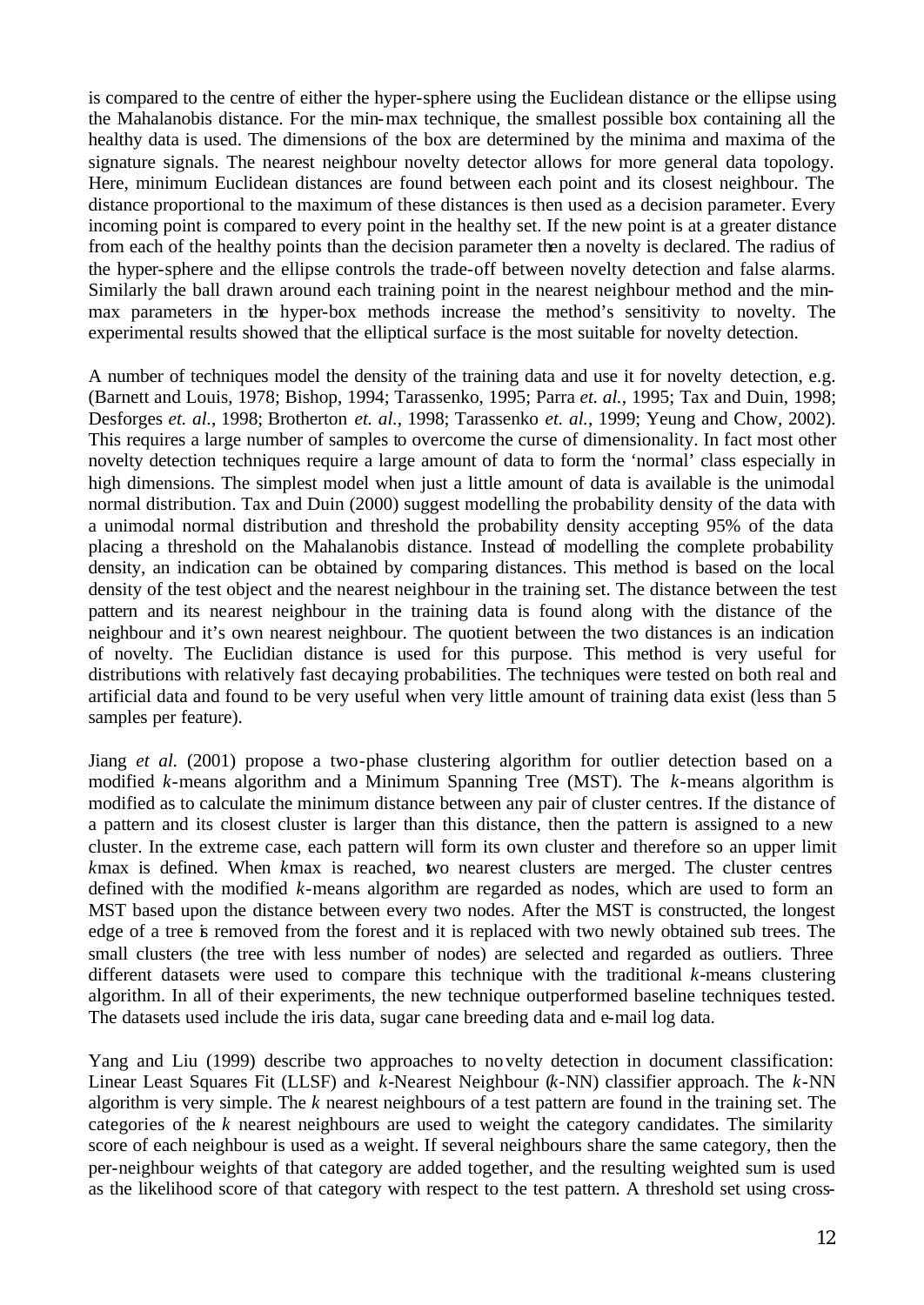validation can be applied to determine whether a test pattern is sufficiently 'novel' to be rejected. In LLSF, a multivariate regression model is automatically learnt from the training data and its categories. By solving a linear least-squares fit on the training pairs (input-output) of vectors, one can obtain a matrix of regression coefficients. The solution matrix defines a mapping from an arbitrary pattern to a vector of weighted categories. By sorting these category weights, a ranked list of categories is obtained for the pattern. By thresholding on these category weights, category assignments can be obtained. Each category has a specific threshold determined using crossvalidation. A minimum on each threshold can be imposed for novelty detection and pattern rejection.

Yang *et al*. (2002) describe a very simple novelty detection method applied to document classification. Training data from old events is used to learn useful statistics for the prediction of new (novel) events. Their approach consists of the following steps: classifying documents into broad topics each of which consists of multiple events, identifying named entities, optimising their weight relative to normal words for each topic, and computing a stop-word list per topic. Finally, they measure the novelty of a new document conditioned on the system-predicted topic for that document. The algorithm is very simple. When a new document arrives, it is compared with all the documents available. If its nearest neighbour in its past has a cosine similarity score below a threshold, then the document is labelled as novel*,* meaning that it is the first story of a novel event otherwise it is labelled as old and added to the history. The threshold is set using cross-validation. The algorithm works at two-levels. At the first level, a classifier determines the broad topic of the arrived document and at the second level the novelty detector decides if the document describes a new event or an old event. The method was applied to a benchmark document database and showed very good performance. The technique is very simplistic and will probably fail in most other domains that exhibit high complexity between the various objects. It is however an interesting approach to novelty detection.

#### 2.2.2 *Parzen density estimation*

Parzen windows method (Duda *et al.*, 2001) can be used for non-parametric data density estimation. Yeung and Chow (2002) follow a well-established novelty detection approach, based on estimating the density of the training data and rejecting patterns (similar to Bishop, 1994; Tarassenko, 1995; Parra *et. al.*, 1995; Tax and Duin, 1998; Desforges *et. al.*, 1998; Brotherton *et. al.*, 1998; Tarassenko *et. al.*, 1999). The authors apply their technique on an intrusion detection problem. The authors have chosen Gaussian kernel functions for two reasons. First, the Gaussian function is smooth and hence the density estimation also varies smoothly and second, if a radially symmetrical Gaussian is assumed, the function can be completely specified by a variance parameter only. The novelty threshold is set using a separate training set called 'threshold determination set' and it is applied on the unconditional probability  $p(x)$  of a test pattern x based on the modelled distribution. The technique was tested using the dataset from KDD Cup, 1999.

#### 2.2.3 *String Matching approaches*

String matching approaches are based on treating training data as templates represented by a string (vector of features) and then computing some measure of dissimilarity between training and test data. Forrest *et al.* (1994) present a method for solving the problem of distinguishing self from nonself using a change-detection algorithm based on the way the natural immune system achieves the same task. The self-data is converted to binary format forming a collection *S*. Then a large number of random strings are generated forming a set *R0*. Strings from *R0* are matched against the strings in *S* and those that match are eliminated. Since perfect matching is extremely rare, the matching criterion is relaxed so as to consider only *r* contiguous matches in the strings. Once  $R_0$  is created, new patterns are converted to binary and matched against  $R_0$ . If a match is found, then the new pattern belongs to non-self and is rejected. A number of experiments were performed designed to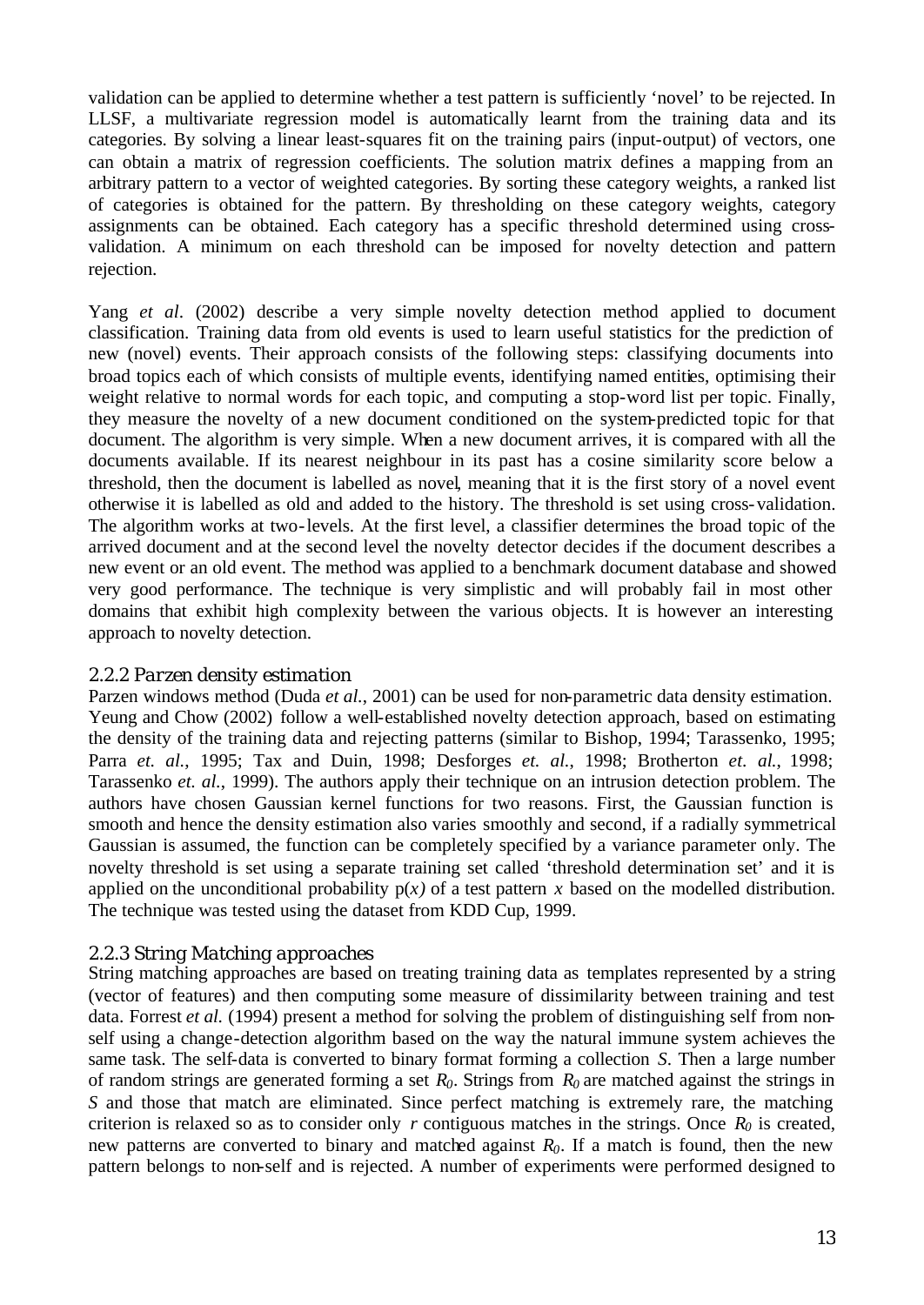test various aspects of the detection system. The system was tested on network intrusion tasks and found to perform extremely well.

A further extension to this work is provided by Dasgupta and Forrest (1996) and Dasgupta and Nino (2000) whose work is biologically inspired (based on immuno-computing concepts, Tarakov and Skormin, 2002). In our bodies novelty detection is carried out by T-cells that have receptors in their surface that can detect foreign proteins. The body releases a large number of T-cells but only allows those that do not match any of the body's own cells to circulate. If a T-cell matches any cell in the body then that cell is deemed as foreign and it is dealt with. The novelty detection technique presented here works in a similar way. A sufficient subset of the training data is taken and the analogue values are made discrete by sampling. Each point is assigned an integer value and then converted to binary form. Thereafter, a large set of strings, called detectors, is generated that do not match the strings obtained by the training data. If a new data point, after being encoded, matches any of the detectors then a deviation from the normal system behaviour is evaluated and it is treated as novel data. The matching is performed based on a matching threshold *r* that sets the number of bits that have to match before two strings are deemed similar. One major concern, as identified by the authors, of this system is the matching threshold. This has to be data specific and its correct setting is essential for satisfactory system performance. With larger *r* the detectors become too sensitive to any novelty in the data whereas small *r* might not result on a reasonable size of detector set. This technique was tested on tool breakage detection and the results on an average of 50 runs showed very good performance in detecting abnormal behaviour.

Further work in this area extends the previous two studies (Dasgupta and Gonzalez, 2001). This paper extends the idea presented in previous work of Dasgupta and Forrest (1996) and Dasgupta and Nino (2000) to multi-class approach. Specifically the non-self (unknown) space will be further classified into multiple subclasses to determine the level of abnormality. The technique is implemented on a computer intrusion task. In an anomaly detection system it is an acceptable assumption that the normal operation of the system can be characterized by a series of observations over time. Also, normal system behaviour generally exhibits stable patterns when observed over a period of time. This is the common ground in many fault detection systems including those proposed by (Tarassenko, 1995; Japkowicz, 1995; Dasgupta and Forrest, 1996, 2000; Tarassenko, 1999; and Campbell and Bennett, 2001). According to Dasgupta and Gonzalez, a naïve approach to the task is to determine the minimum and maximum values of the monitored parameters and measure the abnormality as a deviation from these values. However, such an approach will not consider the fact that normality is dependent on time and values that might be acceptable at a given time might not be acceptable at a different time. Added to that, the notion of normality depends on the correlation and interaction of various parameters (features). In this paper, a sliding window is used for pattern characterization and the normal behaviour of the system is represented by a subspace called Self and its compliment Non-Self. Two approaches are described here for fault detection, positive characterization and negative characterization. Positive characterization is a nearest neighbour technique that records the Euclidean distance between a test vector and its nearest neighbour in the Self subspace. A user-set value determines the allowable variability in the Self subspace. If the distance exceeds this value then the vector is deemed to be abnormal. The technique is implemented using KD-Tree for faster querying. The negative characterization approach is more in tune with Dasgupta and Forrest (1996) and Dasgupta and Nino (2000) but implemented using Genetic Algorithms (GAs) to build a representation of the Non-Self subspace using the Self subspace as input. GAs are used to evolve rules to cover the Non-Self subspace, although the shape of neither Self or Non-self subspaces is known *a priori* (the patterns that belong to Self can be used to approximate those subspaces). The Genetic Algorithm attempts to evolve 'good' rules that cover the Non-Self space. The goodness of rule is determined by various factors: the number of normal samples that cover the space, its area and the overlap with other rules. This is a multi-objective, multi-modal optimisation problem. The objective is to find not only a single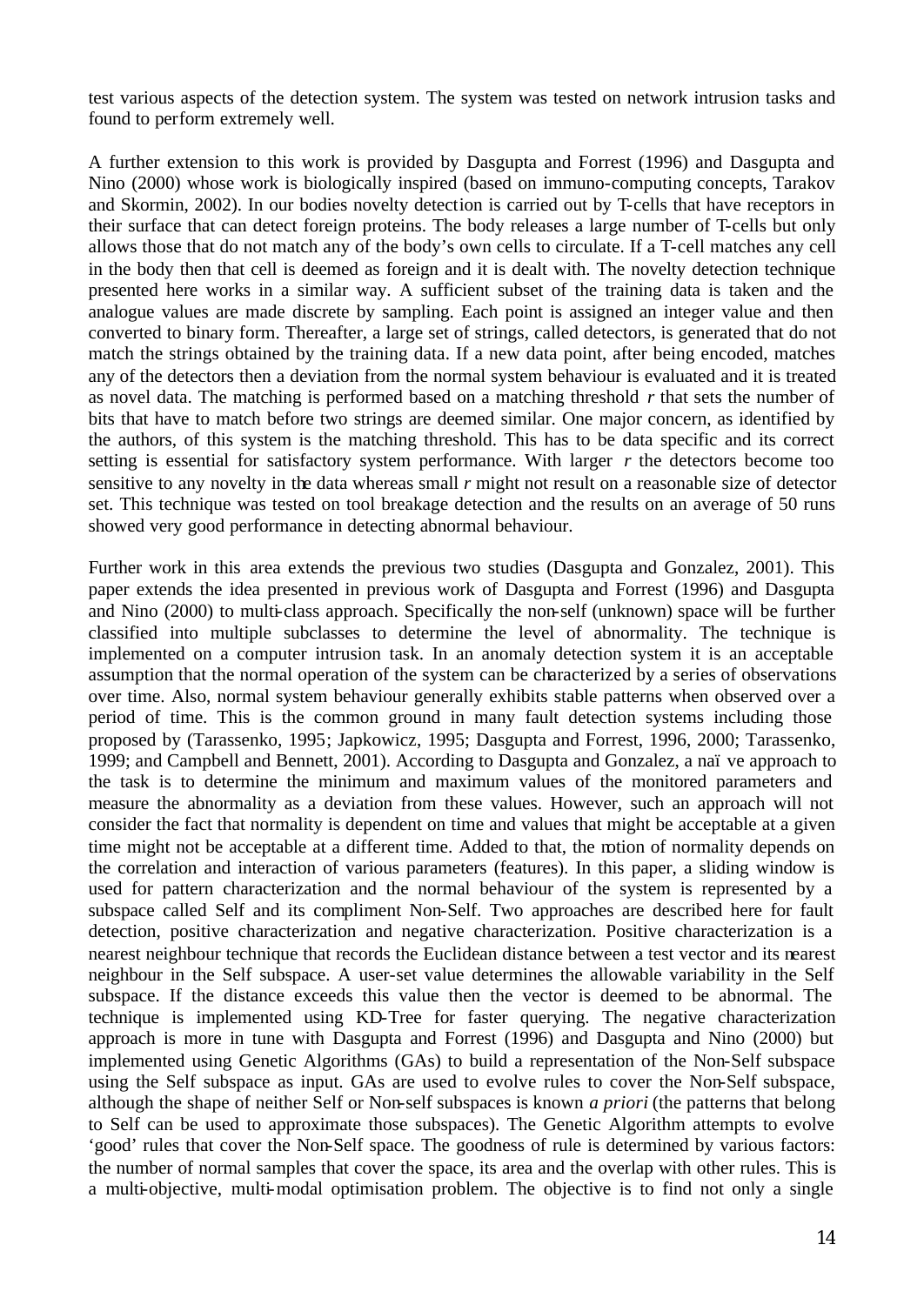solution but a number of solutions that cooperatively solve the problem. Since the covering of the Non-Self space is accomplished by a set of rules, it is necessary to evolve multiple rules. A sequential niching algorithm is employed to evolve these different rules. During system operation, if a test vector falls in the Non-Self space then it is deemed to be abnormal. The two techniques were tested and compared on a computer intrusion detection system. The data was obtained from the MIT-Lincoln Lab. The attack free data was used for training and the system was tested using both systems. The negative characterization approach was clearly more efficient (in time and space) compared to the positive characterization although the positive characterization exhibited more precise results.

Finally, Dasgupta and Majumdar (2002) extend the above studies for multi-dimensional data. The technique proposed is identical to the one described in those previous papers except that the multidimensional data is first passed through PCA for dimensionality reduction discarding features that accounted for less than 20% variability selecting only two dimensions. The two dimensions were binary encoded as before but unlike those studied the binary strings were also Gray Coded. The system was tested on a network anomaly detection task and although good overall results were obtained, some anomalies went undetected.

#### 2.2.4 *Clustering approaches*

Clustering based approaches are aimed at partitioning data into a number of clusters, where each data point can be assigned a degree of membership to each of the clusters. If the degree of membership is thresholded to suggest if a data point belongs or not to a cluster, novelty can be detected when a sample belongs to none of the available classes.

Pizzi *et al.* (2001) describe EvIdent, a data analysis software for quickly detecting, investigating and visualizing novel events in a set of images as they evolve in time and/or frequency. This work follows the earlier research by Scarth *et al.* (1995). For instance, in magnetic resonance neuroimages, novelty may manifest itself as neural activations in a time course. Conventional data analysis methods of fMRIs assume that a model of the requisite function is available (for example, a brain's response to a designed cognitive or motor stimulus) and that the validity of this model can be tested by statistical methods of inference. However, in the case of neuroscience, researchers are probing brain function with increasingly complex cognitive experiments. This complexity demands that any model validation approach should be versatile, adaptive, data-driven and model-free. Therefore, novelty detection is a prime candidate in solving this problem. EvIdent clusters time courses within the volumetric data, using a much-enhanced variant of Bezdek's fuzzy *C*-means algorithm (Bezdek *et al.*, 1984). The time courses are separated in such a way that the intra-cluster distance is minimized, while simultaneously maximizing the inter-cluster distances. The fuzzy index *m* controls the fuzziness of the cluster portions: as *m* approaches 1, the fuzzy *C-*means algorithm converges to a classical hard means algorithm. As  $m$  approaches  $\infty$ , all cluster centroids tend towards the centroid of all time courses. The use of the fuzzy *C*-means as opposed to the classical *k*-means algorithm is dictated by the ability of the former to avoid getting stuck to local minima of the objective function it tries to optimise. Fuzzy cluster analysis produces for each cluster a membership map for each anatomical slice of the volumetric data. The membership map is an image representing the degree of membership of each active voxel to each cluster. By thresholding a membership map, those voxels that belong to the cluster with at east the userspecified level of membership can be identified.

Yang *et al*. (1998) attempt to automatically detect novel events from a temporally ordered stream of news stories, either retrospectively or as the stories arrive. The objective is to identify stories in several continuous news streams that belong to previously unidentified events. This can be done in an on-line fashion i.e. as the events occur or an accumulated collection. In retrospective event detection, stories are grouped together where each cluster uniquely identifies an event. In on-line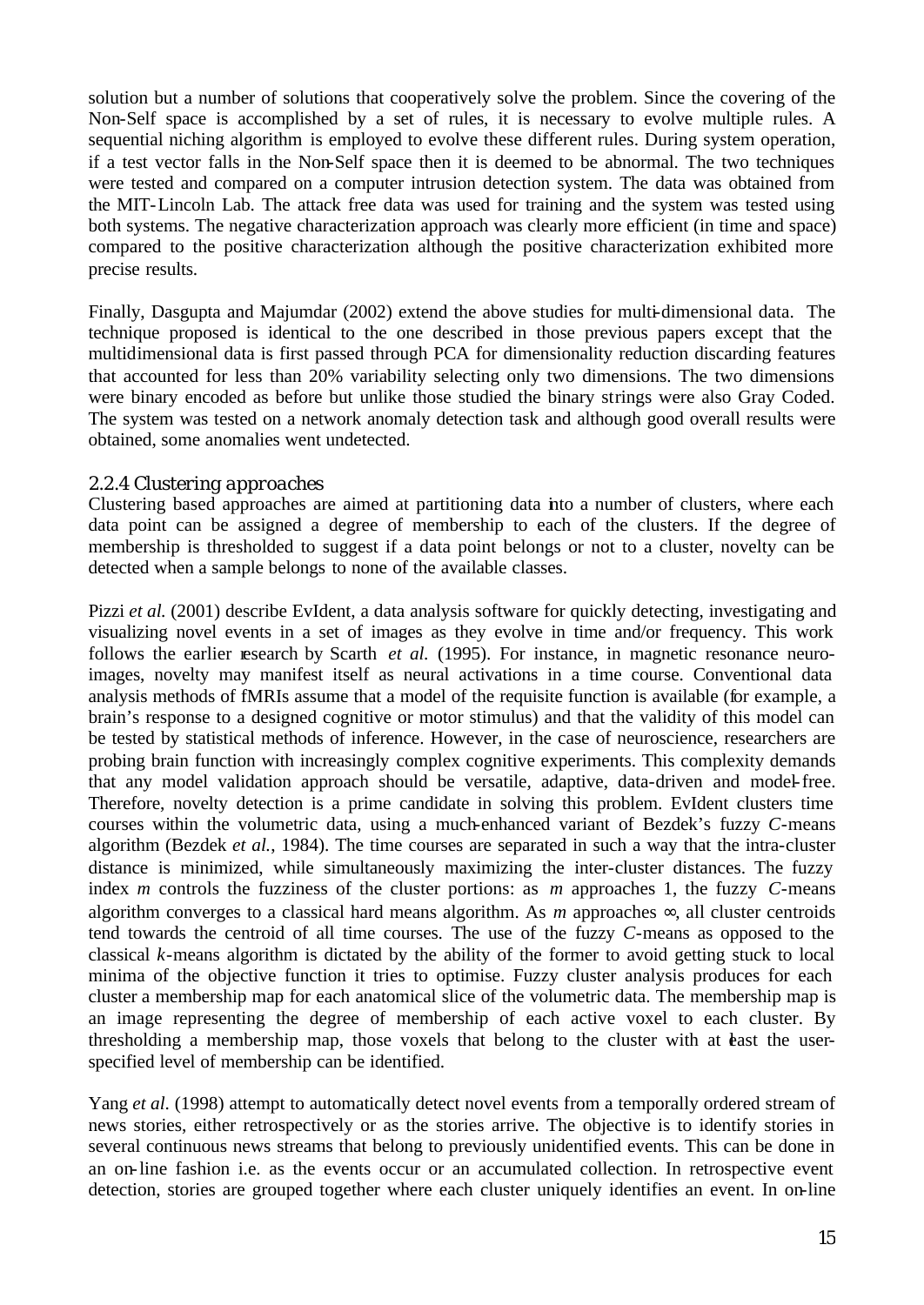event detection each document is labelled as it arrives in sequence with a *new* or *old* flag indicating whether or not the document is the first story discussing a novel event. Two clustering approaches are investigated: an agglomerative (hierarchical) algorithm based on group-average clustering (GAC), and a single pass algorithm (INCR) that generates a non-hierarchical partition of the input collection. The former is appropriate for retrospective event detection whereas the latter can be used for both. A story is represented using a vector of weighted terms. The normalised vector sum of documents in a cluster is used to represent the cluster and it is called a prototype or centroid. The standard cosine similarity measure is used to describe the similarity of a cluster centroid and a document. GAC is an agglomerative algorithm that maximizes the average similarity between document pairs in the resulting clusters. At each iteration it divides the current set of clusters into buckets and does local clustering within each bucket. The process is repeated and generates clusters at higher and higher levels until a predefined number of clusters are obtained. The input to the algorithm is a set of documents and the output is a forest of cluster trees with the number of trees specified by the user. Clusters are produced by growing a binary tree using the bottom up approach. Novelty detection is used in the case of single-pass clustering. The algorithm sequentially processes the input documents, one at a time, and grows clusters incrementally. A new document is classified to its most similar cluster if the similarity exceeds a predefined threshold otherwise it becomes the seed for a new cluster. By adjusting the threshold one can obtain clusters at different levels of granularity.

#### 3. Conclusion

In this paper we have presented a survey of novelty detection using statistical approaches. Most of such research is driven by modelling data distributions and then estimating the probability of test data to belong to such distributions. In such model-based approaches, one does need to specify or make assumptions on the nature of training data. In addition, the amount and quality of training data becomes very important in the robust determination of training data distribution parameters. Statistical approaches however are cheap to compute and straight-forward in their explanation of the techniques used. Their main competition for the novelty detection task comes from a variety of neural networks, something we discuss in our successive paper.

# **References**

- 1. L.D. Baker, T. Hofmann, A.K. McCallum and Y. Yang, "A hierarchical probabilistic model for novelty detection in text", Technical Report, 1999.
- 2. V. Barnett and T. Lewis, *Outliers in statistical data*, John Wiley, 1994.
- 3. J.C. Bezdek, R. Ehrlich, and W. Full, "FCM: the fuzzy e-means clustering algorithm", Computers and Geosciences, vol. 10, pp. 191-203, 1984.
- 4. C. Bishop, "Novelty detection and neural network validation", Proc. IEE Conference on Vision and Image Signal Processing, pp. 217-222, 1994.
- 5. T. Brotherton, T. Johnson and G. Chadderdon, "Classification and novelty detection using linear models and a class dependent- elliptical basis function neural network", Proc. IJCNN Conference, Anchorage, May, 1998.
- 6. C. Campbell and K.P. Bennett, "A linear programming approach to novelty detection", Advances in NIPS, vol. 14, MIT Press, Cambridge, MA, 2001.
- 7. G.A. Carpenter, M.A. Rubin and W.W. Streilein, "ARTMAP-FD: familiarity discrimination applied to radar target recognition", Proc. International Conference on Neural Networks, vol. III, pp. 1459-1464, 1997.
- 8. C.K. Chow, "On optimum recognition error and reject tradeoff", IEEE Transactions on Information Theory, vol. IT-16, no. 1, pp. 41-46, January, 1970.
- 9. L.P. Cordella, C. De Stefano, F. Tortorella and M. Vento, "A method for improving classification reliability of multilayer perceptrons", IEEE Transactions on Neural Networks, vol. 6, no. 5, pp. 1140-1147, 1995.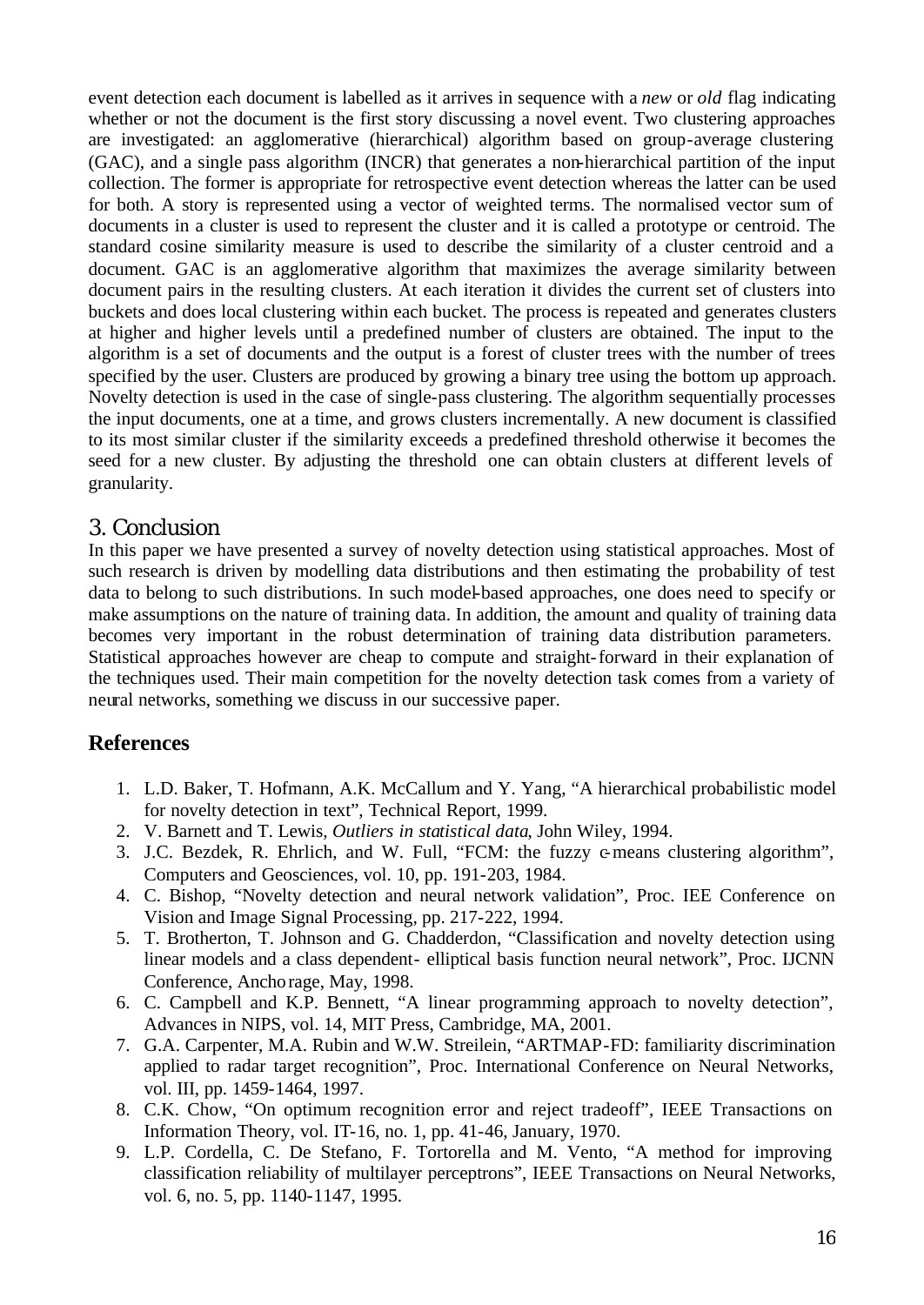- 10. T. Cover and P. Hart, "Nearest neighbor pattern classification", IEEE Transactions in Information Theory, vol.13, pp. 21-27, 1967.
- 11. M.J. Desforges, P.J. Jacob and J.E. Cooper, "Applications of probability density estimation to the detection of abnormal conditions in engineering", Proc. Institute of Mechanical Engineers, vol. 212, pp. 687-703, 1998.
- 12. D. Dasgupta and F.A. Gonzalez, "An immunogenetic approach to intrusion detection", Division of Computer Science, University of Memphis, Tech. Report CS-01-001, 2001.
- 13. D. Dasgupta and S. Forrest, "Novelty-detection in time series data using ideas from immunology", Proc. International Conference on Intelligent Systems, Reno, Nevada, 1996.
- 14. D. Dasgupta and F. Nino, "A comparison of negative and positive selection algorithms in novel pattern detection", Proc. IEEE International Conference on Systems, Man, and Cybernetics, vol. 1, pp. 125–130, 2000.
- 15. D. Dasgupta and N. S. Majumdar, "Anomaly detection in multidimensional data using negative selection algorithm", Proc. IEEE Conference on Evolutionary Computation, pp. 1039-1044, Hawaii, May 2002.
- 16. R.O. Duda, P.E. Hart and D.G. Stork, *Pattern classification*, Wiley, 2001.
- 17. M. Elad, Y. Hel-Or and R. Keshet, "Rejection based classifier for face detection", Pattern Recognition Letters, vol. 23, pp. 1459-1471, 2002.
- 18. R.A. Fisher, and L.H.C. Tippett, "Limiting forms of the frequency distribution of the largest and smallest member of a sample", Proc. Camb. Phil. Soc. 24: 180-190, 1928.
- 19. P. Foggia, C. Sansone, F. Tortorella and M. Vento, "Multiclassification: reject criteria for the Bayesian combiner", Pattern Recognition, vol. 32, no. 8, pp. 1435-1447, 1999.
- 20. S. Forrest, A. S. Perelson, L. Allen and R. Cherukuri, "Self-non-self discrimination in a computer", Proc. IEEE Symposium on Research in Security and Privacy, pp. 202-212, Oakland, CA, May 1994.
- 21. G. Fumera, F. Roli and G. Giacinto, "Reject option with multiple thresholds", Pattern Recognition, vol. 33, pp. 2099-2101, 2000.
- 22. R.S. Guh, F Zorriassatine and J.D.T. Tannock, "On-line control chart pattern detection and discrimination -a neural network approach", Artificial Intelligence in Engineering, vol. 13, pp. 413-425, 1999.
- 23. S. E. Guttormsson, R. J. Marks II, M. A. El-Sharkawi, "Elliptical novelty grouping for online short-turn detection of excited running rotors", IEEE Transactions on Energy Conversion, vol. 14, No. 1, March 1999.
- 24. L. K. Hansen, C. Liisberg and P. Salamon, "The error-reject tradeoff", Open Systems and Information Dynamics, vol. 4, pp. 159-184, 1997.
- 25. L. K. Hansen, S. Sigurdsson, T. Kolenda, F. A. Nielsen, U. Kjems and J. Larsen: "Modeling text with generalizable Gaussian mixtures", Proc. of IEEE ICASSP'2000, vol. 6, pp. 3494- 3497, 2000.
- 26. M.E. Hellman, "The nearest neighbour classification with a reject option", IEEE Transactions on Systems Science and Cybernetics, vol. 6, no. 3, pp. 179-185, July 1970.
- 27. S.J. Hickinbotham and J. Austin, "Neural networks for novelty detection in airframe strain data", Proc. IEEE IJCNN, 2000.
- 28. N. Japkowicz, C. Myers and M. Gluck, "A novelty detection approach to classification", Proc. of 14th IJCAI Conference, Montreal, pp. 518-523, 1995.
- 29. M. F. Jiang, S. S. Tseng, C. M. Su, "Two-phase clustering algorithm for outliers detection", Pattern Recognition Letters, vol. 22, pp. 691-700, 2001.
- 30. S.P. King, D.M. King, P. Anuzis, K. Astley, L. Tarassenko, P. Hayton, S. Utete, "The use of novelty detection techniques for monitoring high-integrity plant", Proc. 2002 International Conference on Control Applications, vol. 1, pp. 221–226, 2002.
- 31. E.M. Knorr, R.T. Ng, and V. Tucakov, "Distance-based outliers: algorithms and applications", VLDB Journal, 8(3-4) pp. 237-253, 2000.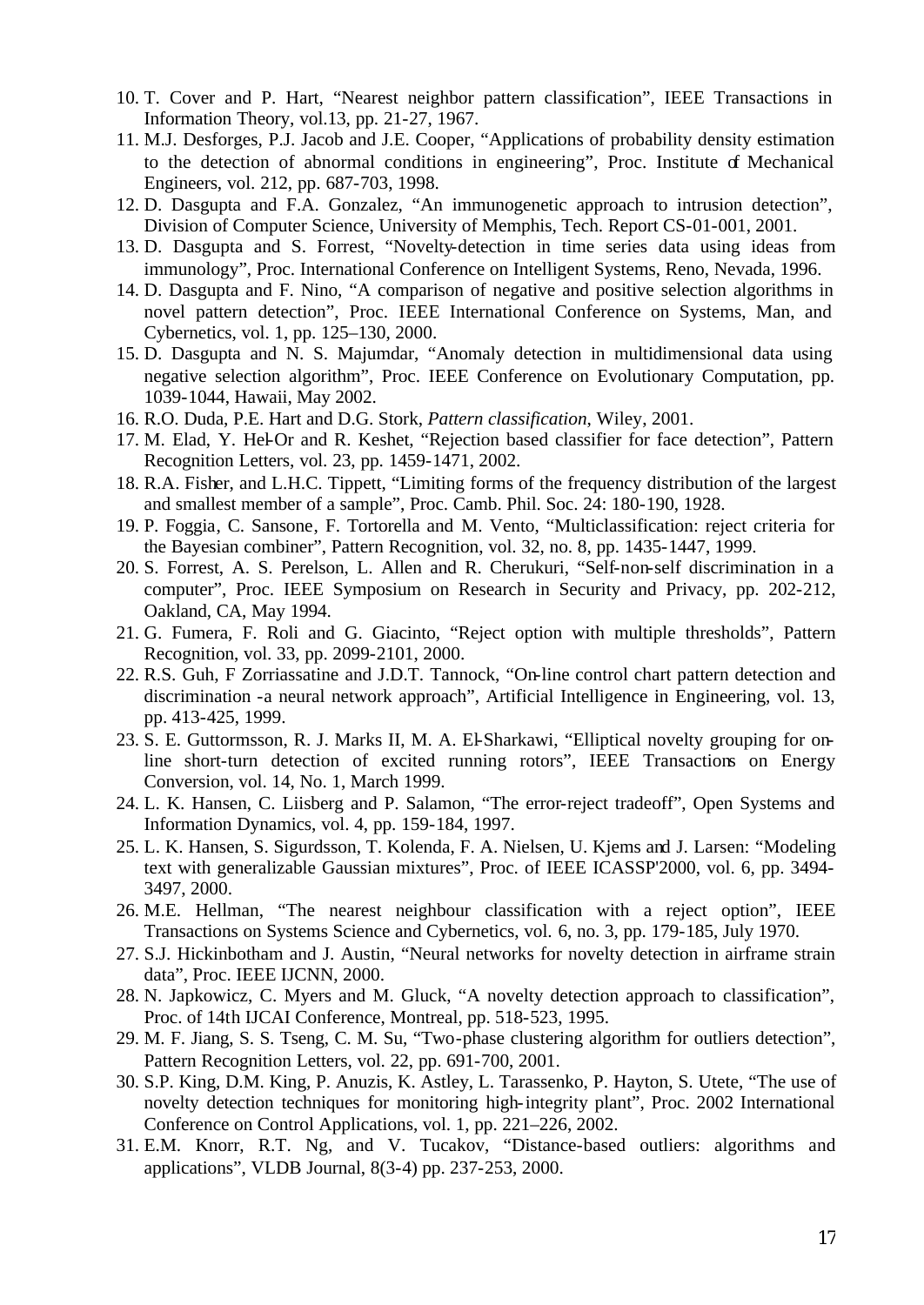- 32. M. Lauer, "A mixture approach to novelty detection using training data with outliers", in Luc De Raedt, Peter Flach (eds), Proc. 12th European Conference on Machine Learning, pp. 300-311, Springer, 2001.
- 33. J. Laurikkala, M. Juhola, E. Kentala, "Informal identification of outliers in medical data", Intelligent Data Analysis in Medicine and Pharmacology (IDAMAP-2000), Berlin, August 2000.
- 34. C. Manikopoulos and S. Papavassiliou, "Network intrusion and fault detection: a statistical anomaly approach", accepted for publication in IEEE Communications Magazine, October 2002.
- 35. G. Manson, G. Pierce, K. Worden, T. Monnier, P. Guy, K. Atherton, "Long term stability of normal condition data for novelty detection", Proc. 7th International Symposium on Smart Structures and Materials, California, 2000.
- 36. G. Manson, G. Pierce and K. Worden, "On the long-term stability of normal condition for damage detection in a composite panel", Proc. 4th International Conference on Damage Assessment of Structures, Cardiff, UK, June 2001.
- 37. G. Manson, "Identifying damage sensitive, environment insensitive features for damage detection", Proc. IES Conference, Swansea, UK, 2002.
- 38. A. Nairac, T. Corbett-Clark, R. Ripley, N. Townsend and L. Tarassenko, "Choosing an appropriate model for novelty detection", Proc. 5th IEE International Conference on Artificial Neural Networks, Cambridge, pp. 227-232, 1997.
- 39. A. Nairac, N. Townsend, R. Carr, S. King, P. Cowley and L. Tarassenko, "A system for the analysis of jet engine vibration data", Integrated Computer Aided Engineering, vol. 6, pp. 53-65, 1999.
- 40. T. Odin and Addison D., "Novelty detection using neural network technology", Proc. COMADEN conference, 2000.
- 41. L. Parra, G. Deco and S. Miesbach, "Statistical independence and novelty detection with information preserving non-linear maps", Neural Computation, vol. 8, no. 2, pp. 260-269, 1995.
- 42. N. J. Pizzi, R. A. Vivanco and R. L. Somorjai "EvIdent: a functional magnetic resonance image analysis system", Artificial Intelligence in Medicine, vol. 21, pp. 263-269, 2001.
- 43. S. Roberts and L. Tarassenko, "A probabilistic resource allocating network for novelty detection", Neural Computation, vol. 6, pp. 270-284, 1994.
- 44. S.J. Roberts, "Novelty detection using extreme value statistics", IEE Proc. on Vision, Image and Signal Processing, vol. 146, issue 3, pp. 124-129, 1999.
- 45. S.J. Roberts, "Extreme value statistics for novelty detection in biomedical signal processing", Proc. 1<sup>st</sup> International Conference on Advances in Medical Signal and Information Processing, pp. 166-172, 2002.
- 46. R. Ruotolo and C. Surace, "A statistical approach to damage detection through vibration monitoring", Proc.5th Pan American Congress of Applied Mechanics, Puerto Rico, 1997.
- 47. R. Saunders and J.S. Gero, "The importance of being emergent", Proc. Artificial Intelligence in Design, 2000.
- 48. G. Scarth, M. McIntyre, B. Wowk, and R. Somorjai, "Detection of novelty in functional images using fuzzy clustering", Proc. 3rd Meeting ISMRM, Nice, France, p. 238, 1995.
- 49. S. Singh and M. Markou, "An approach to novelty detection applied to the classification of image regions", IEEE Transactions on Knowledge and Data Engineering, (in press, 2003).
- 50. C. Spence, L. Parra and P. Sajda, "Detection, synthesis and compression in mammographic image analysis with a hierarchical image probability model", IEEE Workshop on Mathematical Methods in Biomedical Image Analysis, MMBIA 2001, pp. 3-10, 2001.
- 51. C.D. Stefano, C. Sansone and M. Vento, "To reject or not to reject: that is the question an answer in case of neural classifiers", IEEE Transactions on Systems, Man and Cybernetics-Part C, IEEE Comp. Press, New York, vol. 30, no. 1, pp. 84-94, 2000.